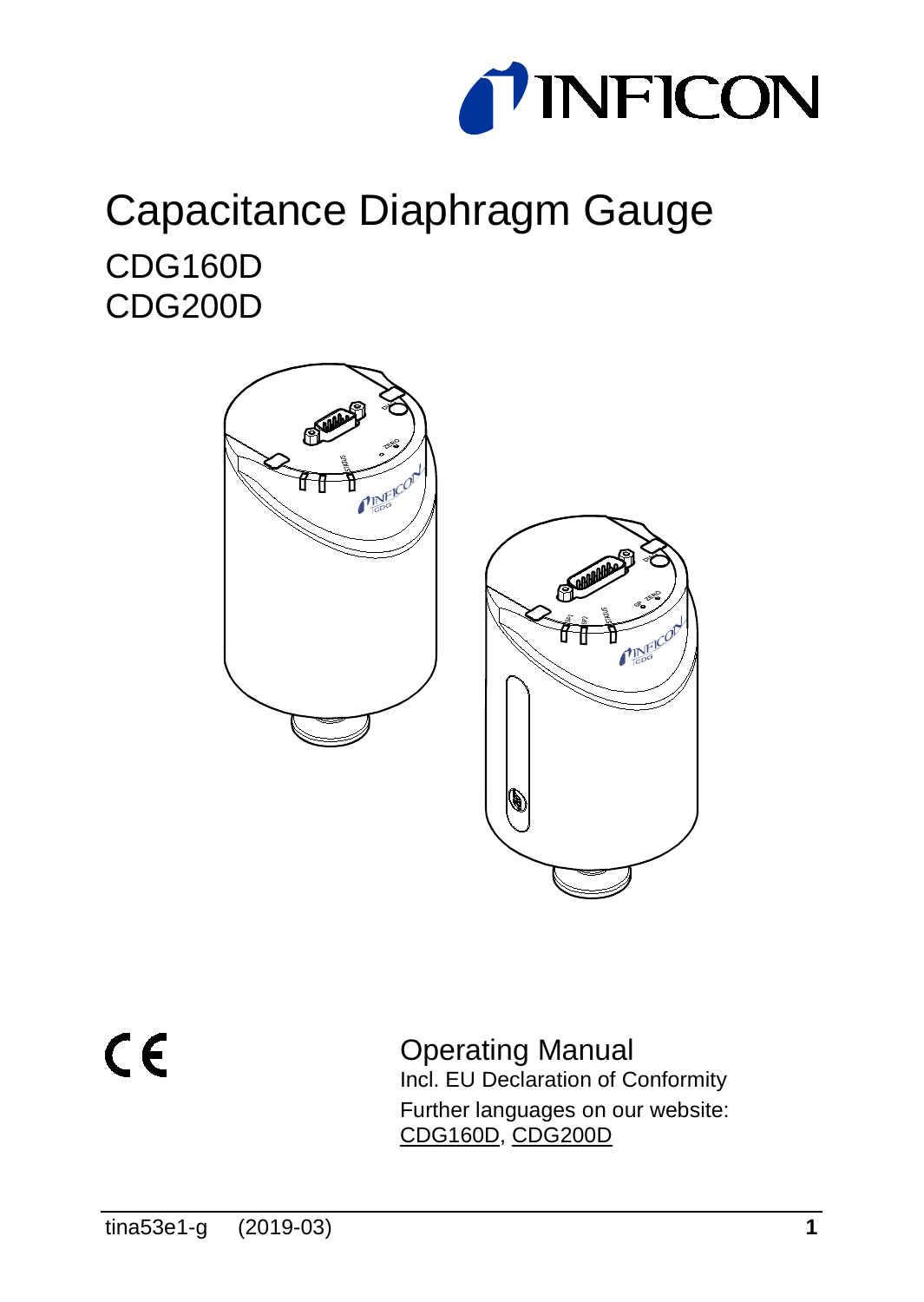

#### **Product Identification**

In all communications with INFICON, please specify the information given on the product nameplate. For convenient reference copy that information into the space provided below.



### <span id="page-1-0"></span>**Validity**

This document applies to products of the CDG160D and CDG200D series.

Part numbers of standard products are indicated below. OEM products have other part numbers and different parameter settings (e.g. factory setting of setpoint) as defined in the corresponding ordering information.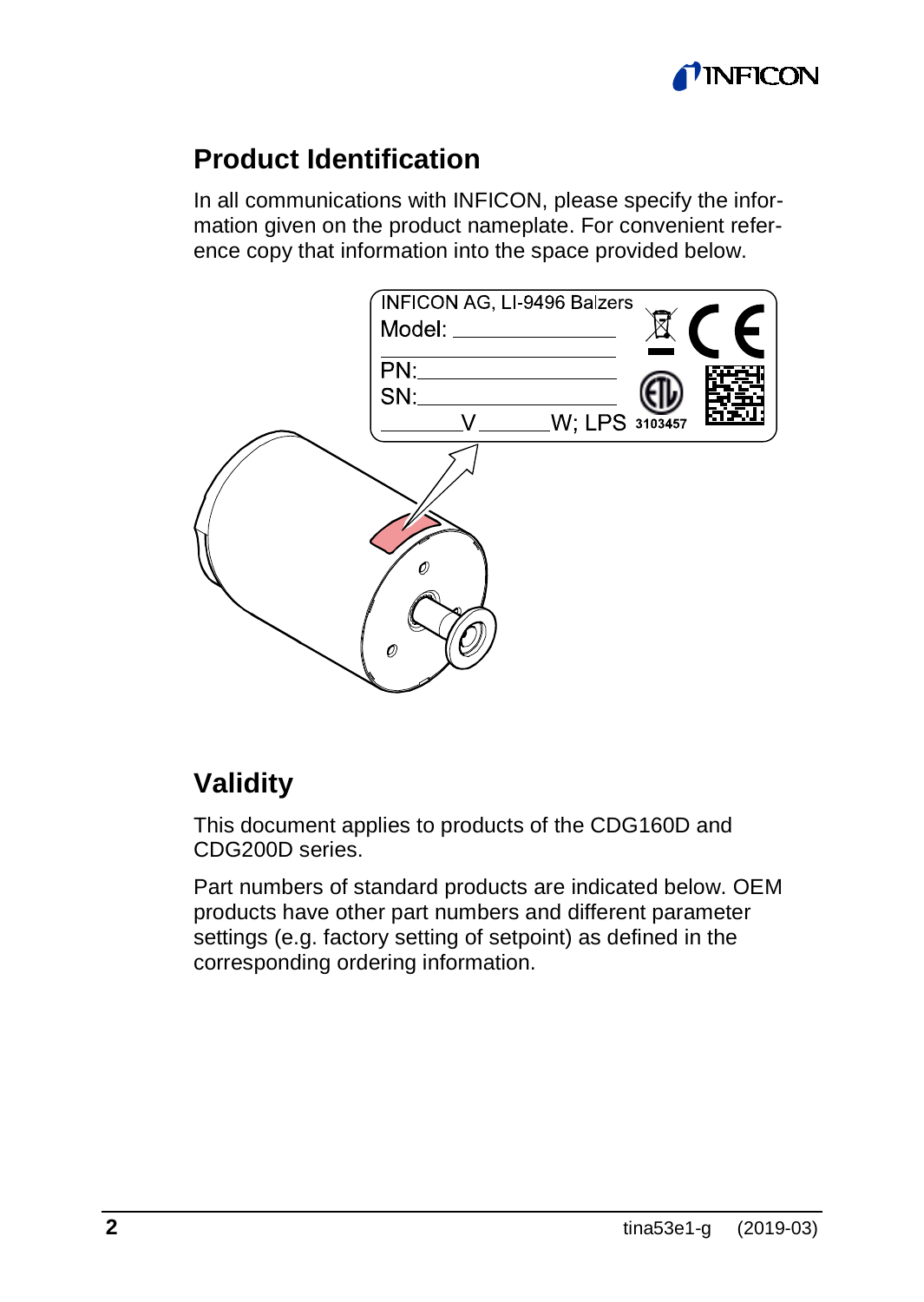## *TINFICON*

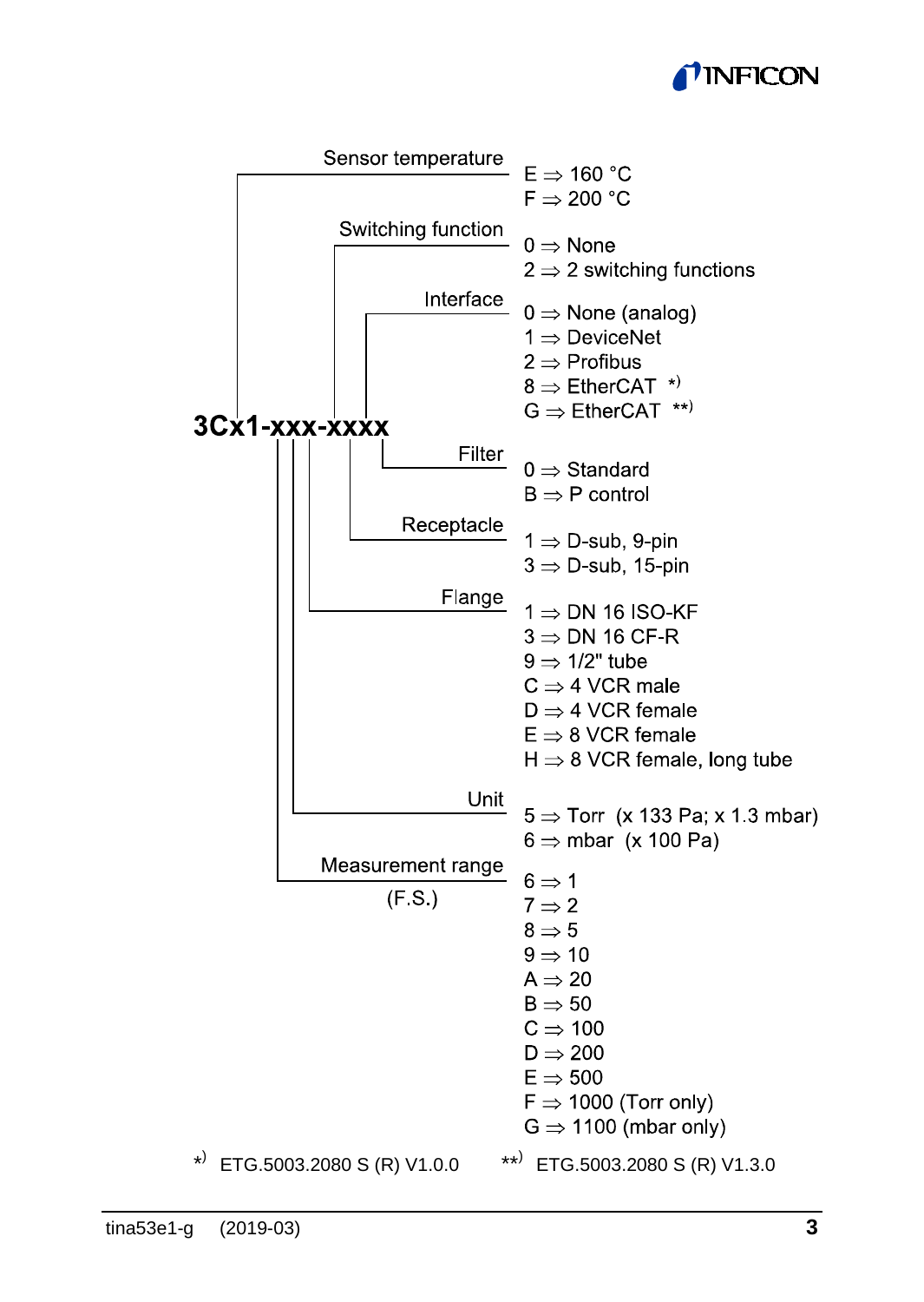

The part number (PN) can be taken from the product nameplate.

If not indicated otherwise in the legends, the illustrations in this document correspond to gauges with D-Sub 15-pin connector and DN 16 ISO-KF vacuum connection. They apply to the other gauges by analogy.

We reserve the right to make technical changes without prior notice.

#### **Intended Use**

The temperature compensated Capacitance Diaphragm Gauges of the CDG160D and CDG200D series are intended for absolute pressure measurement of gases in their respective pressure ranges ( $\rightarrow \equiv 2$ ).

The gauges belong to the SKY® Smart Sensors family and can be operated in connection with an INFICON Vacuum Gauge Controller (VGC series) or another appropriate controller.

#### **Functional Principle**

A ceramic diaphragm is deflected by pressure. The deflection is measured capacitively and converted into an analog linear output signal by the digital electronics.

The output signal is independent of the gas type.

Very accurate pressure measurement is achieved by heating the sensor to a constant temperature of 160°C or 200 °C which results in a compensation of changes in the ambient conditions and a reduced deposition of process products and by-products in process applications. An integrated baffle protects the sensor against coating.

#### **Trademarks**

 $SKY^{\otimes}$  INFICON GmbH<br>VCR<sup>®</sup> Swagelok Marke Swagelok Marketing Co.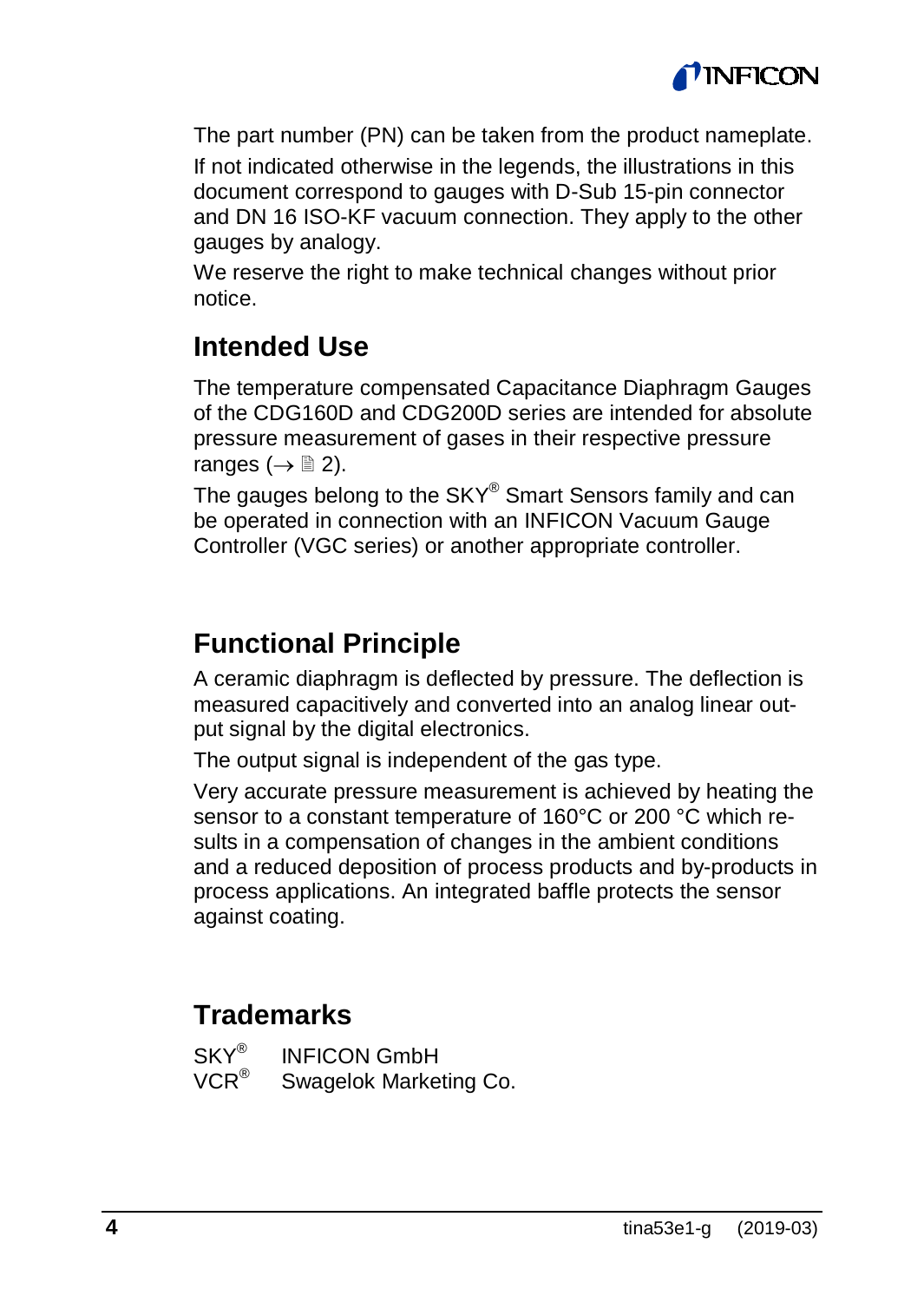

#### **Patents**

EP 1070239 B1, 1040333 B1 US Patents 6528008, 6591687, 7107855, 7140085

#### **Scope of Delivery**

1× gauge CDGxxxD 1× insulation shell 1× pin for adjusting settings via buttons 1× Calibration Test Report 1× Operating Manual German 1× Operating Manual English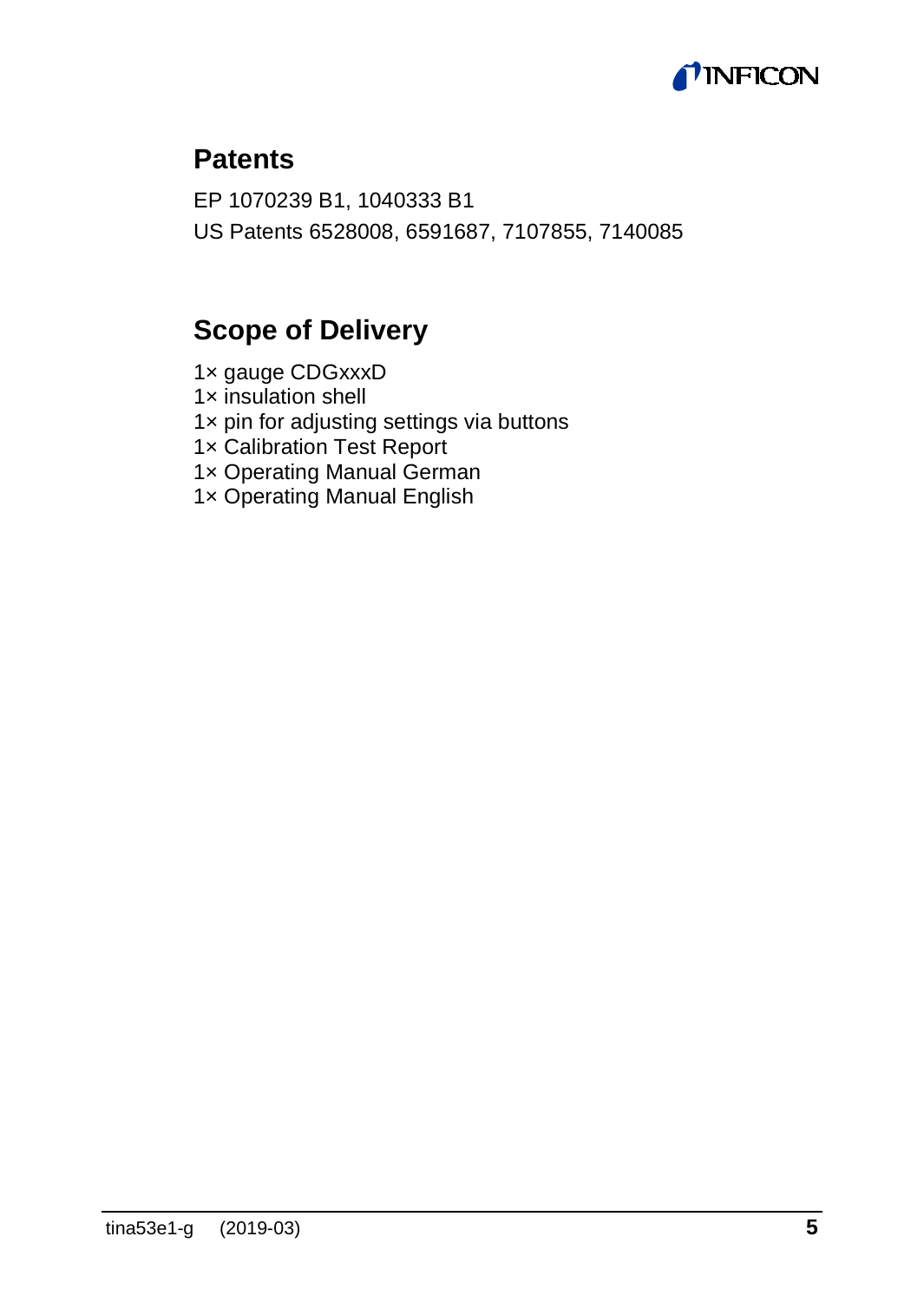

# **Contents**

| Product Identification<br>Validity<br>Intended Use<br><b>Functional Principle</b><br>Trademarks<br>Patents<br>Scope of Delivery     |                            |  |
|-------------------------------------------------------------------------------------------------------------------------------------|----------------------------|--|
| <b>Safety</b><br>1<br>1.1<br><b>Symbols Used</b>                                                                                    | 8<br>8                     |  |
| 1.2 Personnel Qualifications<br>1.3 General Safety Instructions                                                                     | 8<br>9                     |  |
| 1.4 Liability and Warranty                                                                                                          | 9                          |  |
| <b>Technical Data</b><br>$\overline{2}$                                                                                             | 10                         |  |
| 3<br>Installation<br>3.1 Vacuum Connection<br>3.2 Power Connection<br>3.2.1 D-Sub, 9-pin Connector<br>3.2.2 D-Sub, 15-pin Connector | 16<br>16<br>20<br>21<br>22 |  |
| Operation<br>4<br>Status Indication<br>41                                                                                           | 23<br>23                   |  |
| 4.2 Zeroing the Gauge                                                                                                               | 24                         |  |
| 4.2.1 <zero> Adjustment<br/>4.3 Switching Functions</zero>                                                                          | 25<br>29                   |  |
| 4.4 Activating the Factory Setting (Factory Reset)                                                                                  | 32                         |  |
| 4.5<br>Diagnostic Port (RS232C Interface)                                                                                           | 33                         |  |
| 5<br><b>Deinstallation</b>                                                                                                          | 34                         |  |
| 5.1 Power Connection<br>5.2 Vacuum connection                                                                                       | 34<br>34                   |  |
| 6                                                                                                                                   | 37                         |  |
| <b>Maintenance, Repair</b>                                                                                                          |                            |  |
| 7<br><b>Returning the Product</b>                                                                                                   | 37                         |  |
| 8<br><b>Disposal</b>                                                                                                                | 38                         |  |
| 9<br><b>Accessories</b>                                                                                                             | 39                         |  |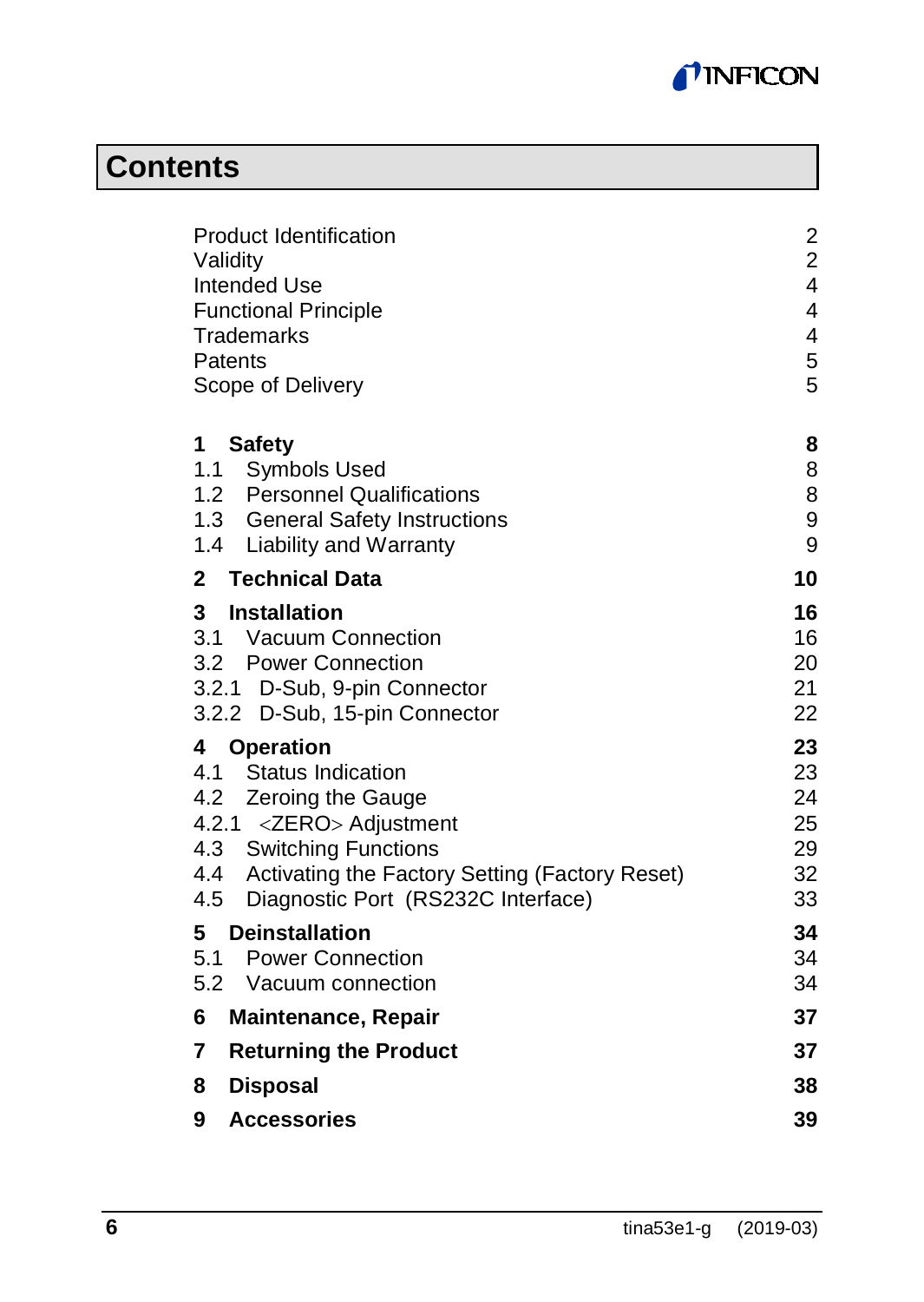## **TINFICON**

| <b>Further Information</b>          | 40 |
|-------------------------------------|----|
| <b>ETL Certification</b>            | 41 |
| <b>EU Declaration of Conformity</b> | 42 |

For cross-references within this document, the symbol  $(\rightarrow \mathbb{B} XY)$ is used, for cross-references to further documents, listed under "Further Information", the symbol  $(\rightarrow \Box \Box \Box)$ .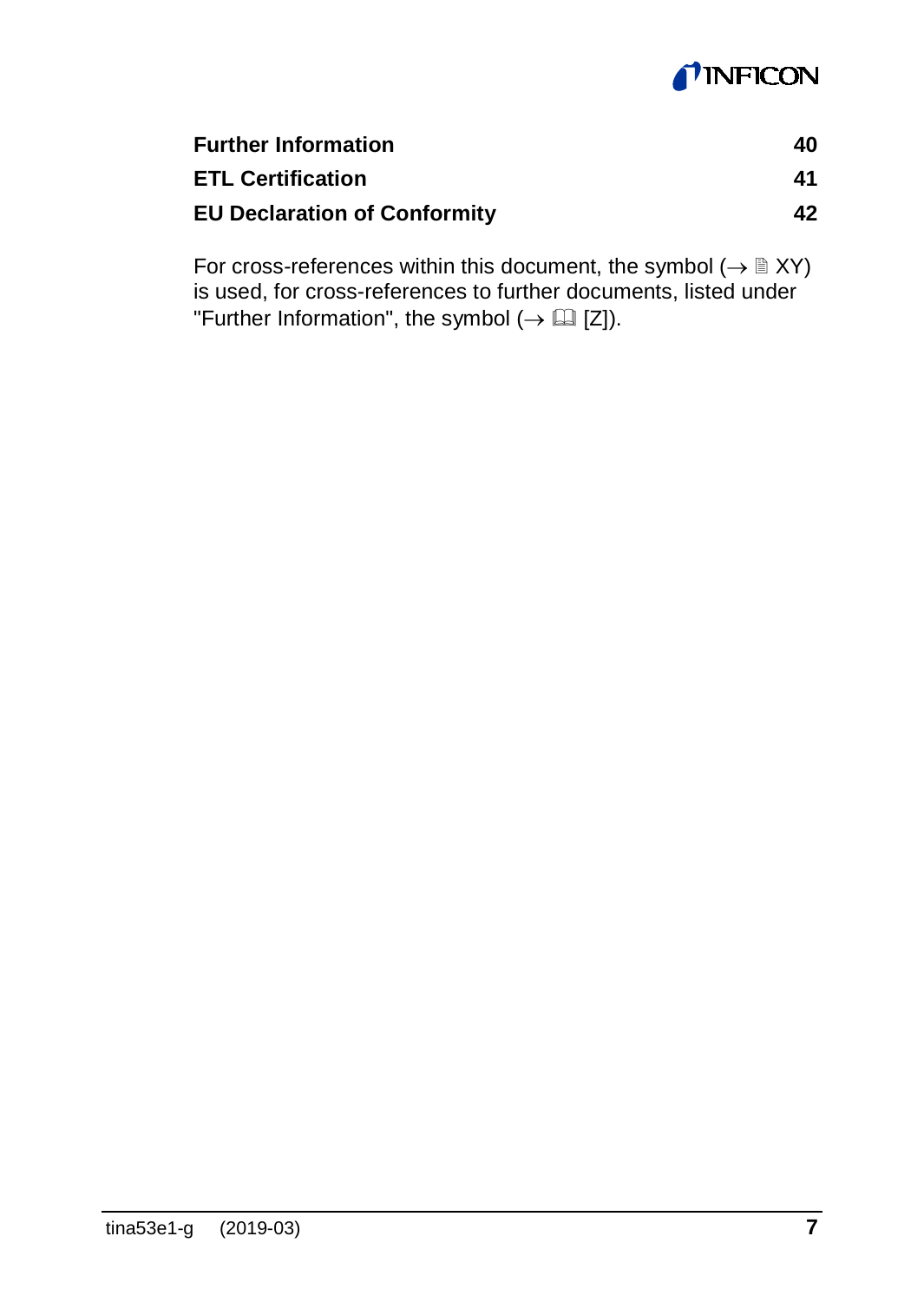

**1 Safety**

## **1.1 Symbols Used**



Information on preventing any kind of physical injury.

**WARNING**

Information on preventing extensive equipment and environmental damage.



Information on correct handling or use. Disregard can lead to malfunctions or minor equipment damage.



## **1.2 Personnel Qualifications**



All work described in this document may only be carried out by persons who have suitable technical training and the necessary experience or who have been instructed by the end-user of the product.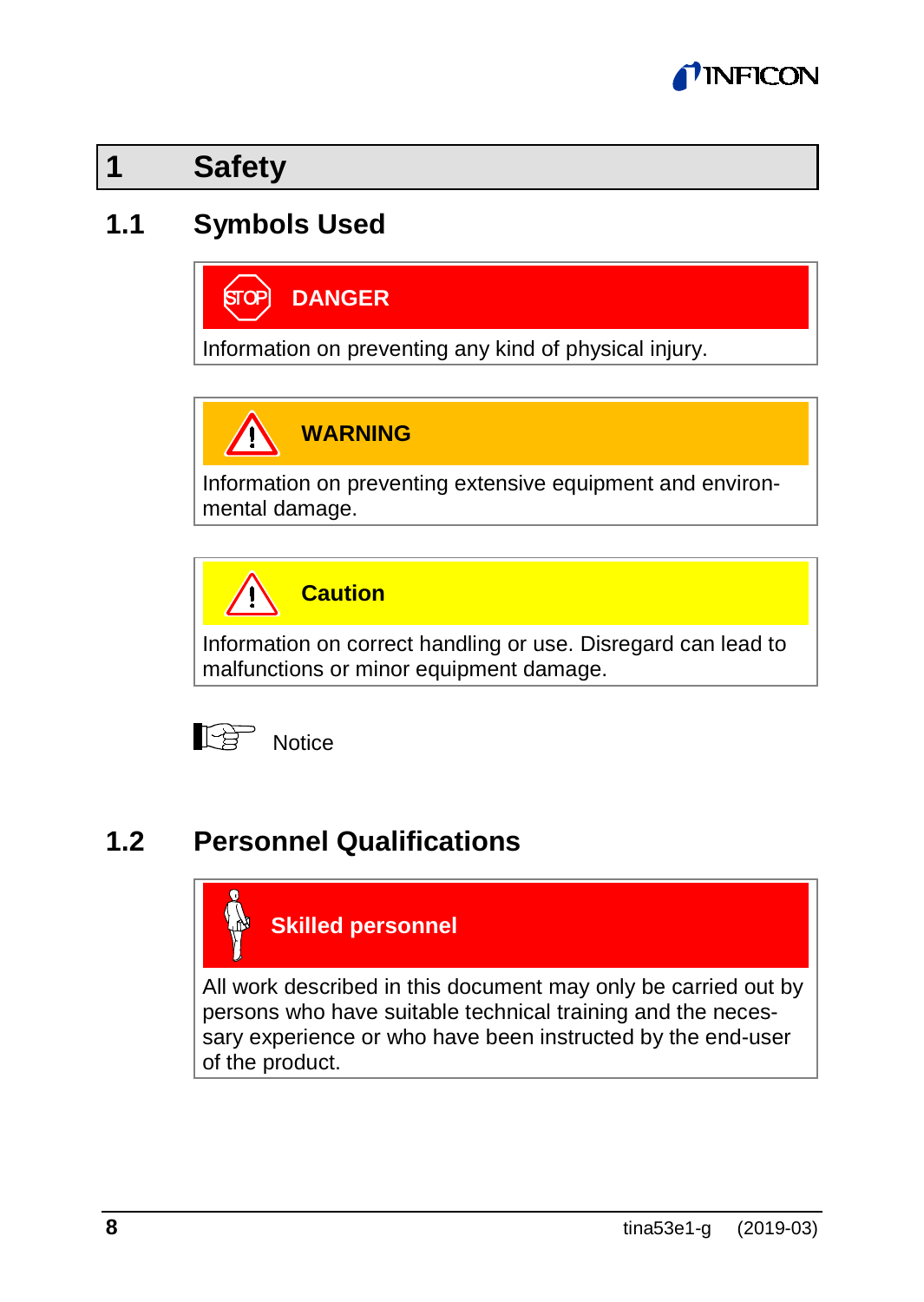

#### **1.3 General Safety Instructions**

- Adhere to the applicable regulations and take the necessary precautions for the process media used. Consider possible reactions with the product materials.
- Adhere to the applicable regulations and take the necessary precautions for all work you are going to do and consider the safety instructions in this document.
- Before beginning to work, find out whether any vacuum components are contaminated. Adhere to the relevant regulations and take the necessary precautions when handling contaminated parts.

Communicate the safety instructions to all other users.

#### **1.4 Liability and Warranty**

INFICON assumes no liability and the warranty becomes null and void if the end-user or third parties

- disregard the information in this document
- use the product in a non-conforming manner
- make any kind of interventions (modifications, alterations etc.) on the product
- use the product with accessories not listed in the product documentation.

The end-user assumes the responsibility in conjunction with the process media used.

Gauge failures due to contamination are not covered by the warranty.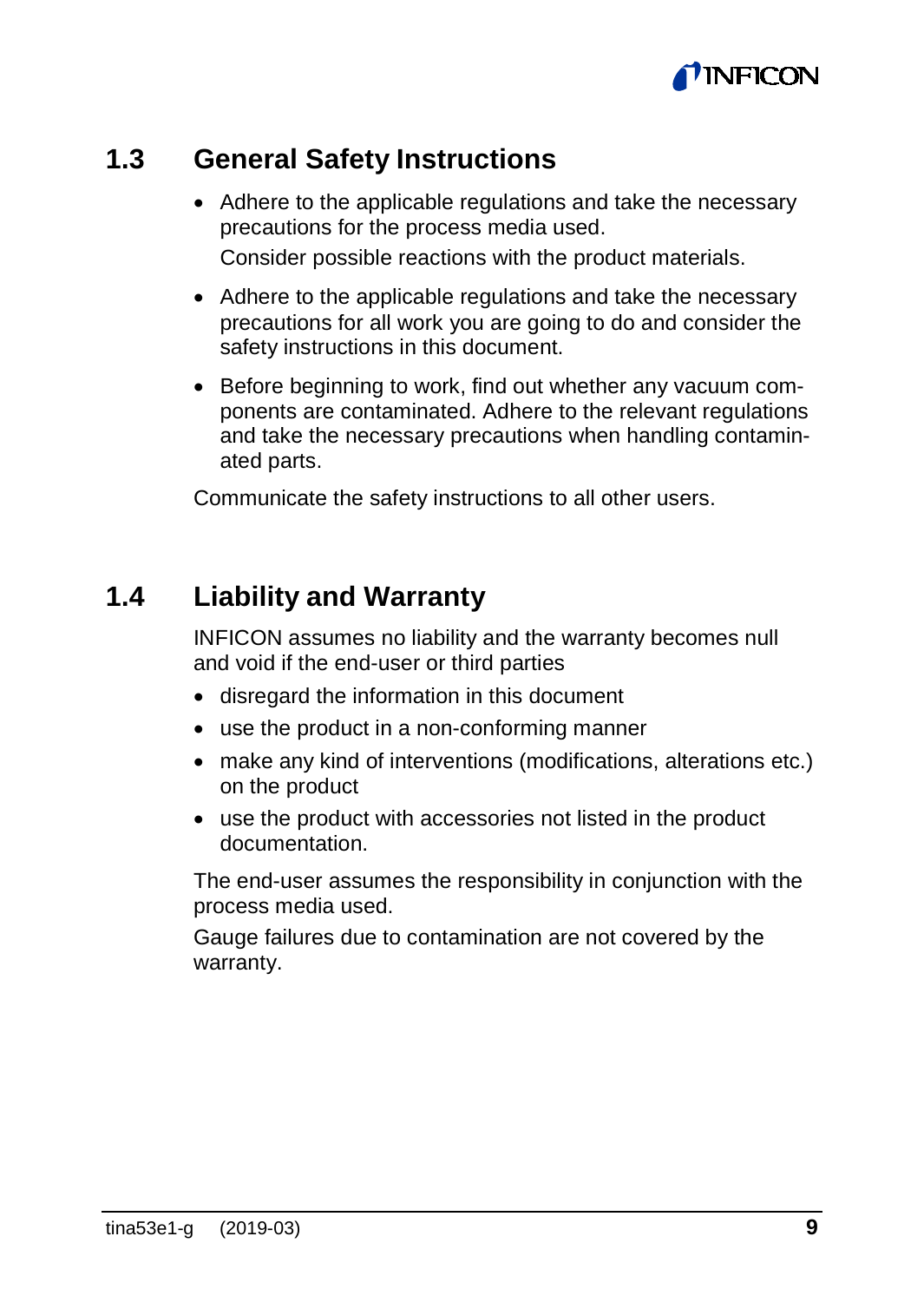## **MINFICON**

# **2 Technical Data**

For further technical data for gauges with DeviceNet, Profibus or EtherCAT interface  $\rightarrow \Box$  [\[6\],](#page-39-0) [\[7\],](#page-39-1) [\[8\]](#page-39-2) an[d \[9\].](#page-40-0)

| Measurement range                            | $\rightarrow$ "Validity"                                                                             |
|----------------------------------------------|------------------------------------------------------------------------------------------------------|
| Accuracy <sup>1)</sup>                       | 0.4% of reading                                                                                      |
| Temperature effect on zero                   | $0.005\%$ F.S./ °C                                                                                   |
| Temperature effect on span                   | 0.02% of reading / $^{\circ}$ C                                                                      |
| Resolution                                   | $0.003%$ F.S.                                                                                        |
| Gas type dependence                          | none                                                                                                 |
| Output signal analog<br>(measurement signal) |                                                                                                      |
| Measurement range                            | $0+10V$                                                                                              |
| Voltage range                                | $-5+10.24$ V<br>(limited to $+10.24$ V)                                                              |
| Relationship voltage-pressure                | linear                                                                                               |
| Output impedance                             | $0 \Omega$ (short-circuit proof)                                                                     |
| Loaded impedance                             | $>10 k\Omega$                                                                                        |
| Response time <sup>2)</sup>                  | 30 ms                                                                                                |
| Identification                               |                                                                                                      |
| Resistance R <sub>Ident</sub>                | 13.2 kO referenced to                                                                                |
| Voltage                                      | supply common                                                                                        |
|                                              | ≤5 V                                                                                                 |
| Remote Zero Adjust                           | digital input for zero adjust-<br>ment with external switching<br>contact ( $\rightarrow \cong 25$ ) |
| External switching contact<br>Pulse          | $30 V$ (dc) / <5 mA (dc)<br>$>1$ s $\dots$ <5 s                                                      |

<span id="page-9-1"></span><sup>1)</sup> Non-linearity, hysteresis, repeatability in the calibrated range at 25 °C ambient operating temperature without temperature effects after operation of 2 h.

<span id="page-9-0"></span> $^{2)}$  Increase 10 ... 90 % F.S.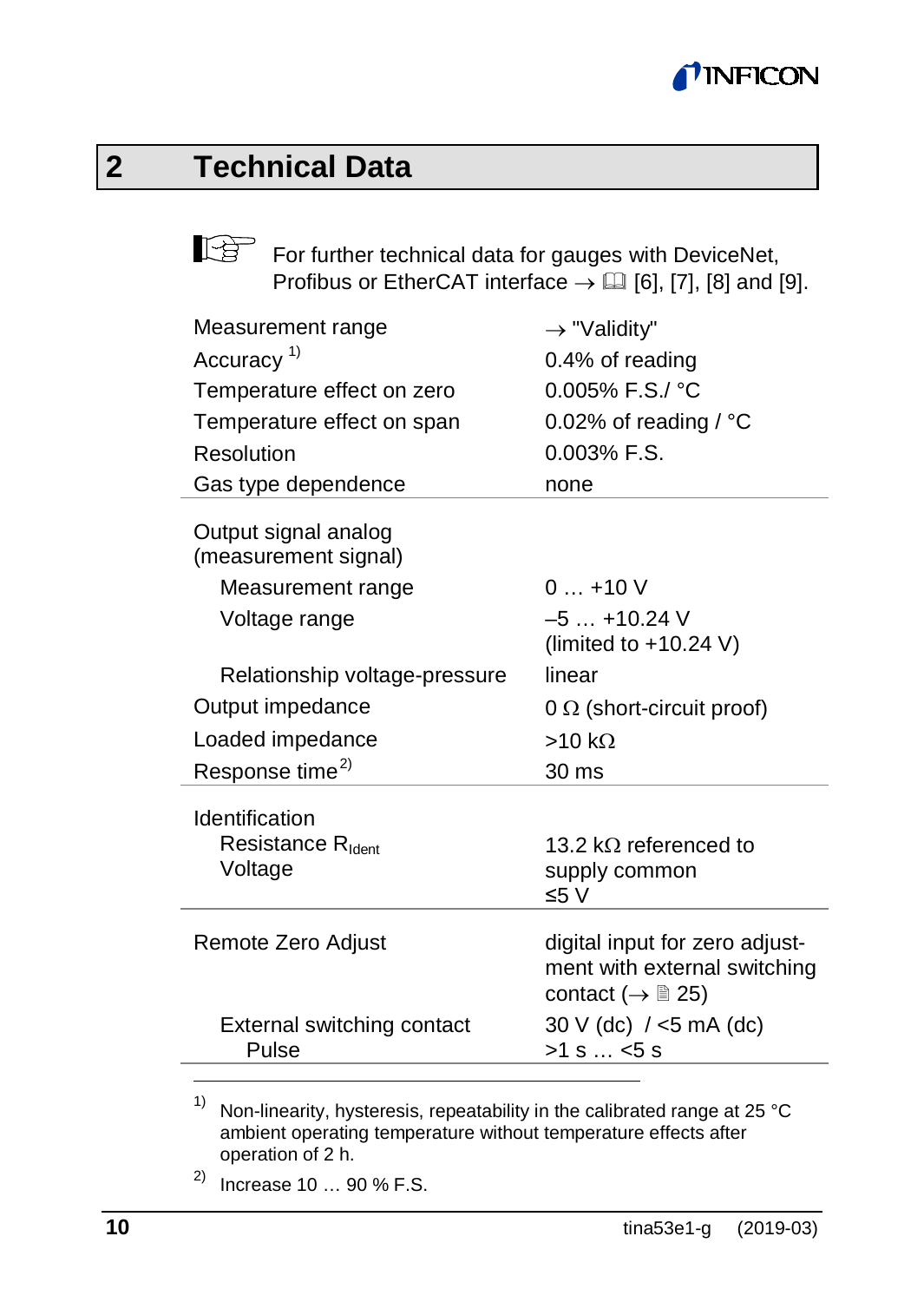#### TINFICON

| Switching functions                                                     | SP1, SP2                                                                                                                |
|-------------------------------------------------------------------------|-------------------------------------------------------------------------------------------------------------------------|
| Setting range                                                           | $099\%$ F.S. $(09.9 V)$                                                                                                 |
| <b>Hysteresis</b>                                                       | 1% F.S.                                                                                                                 |
| Relay contact                                                           | 30 V (dc) / ≤0.5 A (dc)<br>floating (NO)                                                                                |
| closed                                                                  | $p \leq p_{SP}$ (LED lit solid)                                                                                         |
| open                                                                    | $p \geq p_{SP}$ (LED off)                                                                                               |
| Switching time                                                          | ≤50 $ms$                                                                                                                |
| Status relay                                                            |                                                                                                                         |
| Relay contact                                                           | 30 V (dc) $/$ ≤0.5 A (dc)<br>connected to supply com-<br>mon (pin $5$ )                                                 |
| closed                                                                  | measurement mode<br>warning                                                                                             |
| open                                                                    | no supply voltage<br>warming up<br>error                                                                                |
| RS232C interface                                                        |                                                                                                                         |
| Transmission rate<br>Data format                                        | 9600 baud<br>binary<br>8 data bits<br>one stop bit<br>no parity bit<br>no handshake<br>$\rightarrow$ "Power Connection" |
| For further information on the RS232C interface $\rightarrow \Box$ [5]. |                                                                                                                         |
| Diagnostic port                                                         | Jack connector, 2.5 mm,                                                                                                 |

3-pin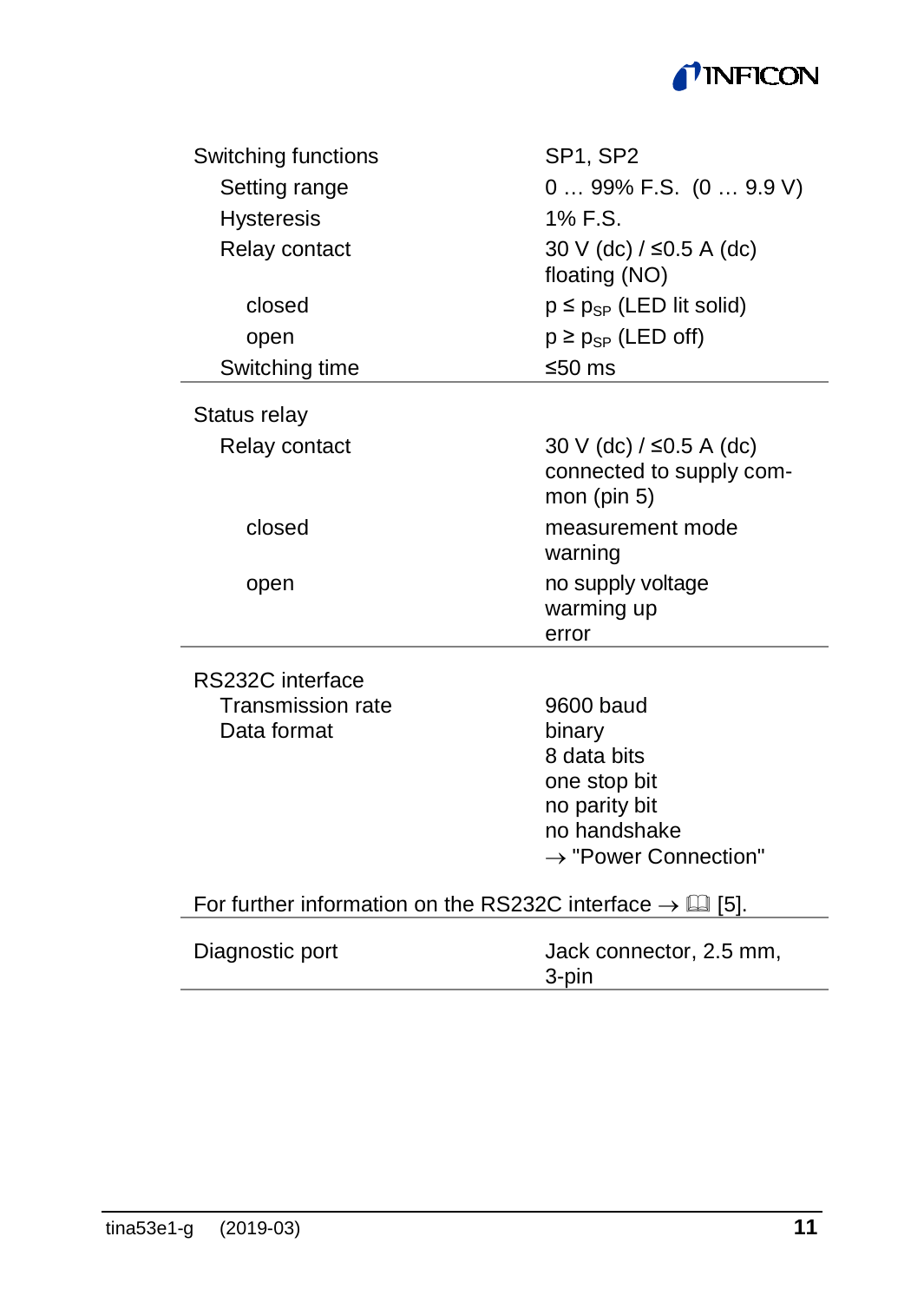

#### Supply

#### **DANGER ÍSTOP**

<span id="page-11-0"></span>The gauge may only be connected to power supplies, instruments or control devices that conform to the requirements of a grounded protective extralow voltage (PELV) and limited power source (LPS), Class 2. The connection to the gauge has to be fused  $3$ .

| Supply voltage                                                                         | Class 2/LPS           |
|----------------------------------------------------------------------------------------|-----------------------|
| at the gauge                                                                           | $+21$ $+30$ V (dc) or |
|                                                                                        | ±15 V (±5%)           |
| Ripple                                                                                 | ≤1 $V_{\text{nn}}$    |
| Power consumption                                                                      |                       |
| without fieldbus                                                                       |                       |
| while being heated                                                                     |                       |
| CDG160D                                                                                | ≤18 W                 |
| CDG200D                                                                                | ≤25 W                 |
| at operating                                                                           |                       |
| CDG160D                                                                                | ≤12 W                 |
| CDG200D                                                                                | ≤18 W                 |
| with fieldbus                                                                          |                       |
| while being heated                                                                     |                       |
| CDG160D                                                                                | ≤19.5 W               |
| CDG200D                                                                                | ≤26.5 W               |
| at operating                                                                           |                       |
| CDG160D                                                                                | $\leq$ 13.5 W         |
| CDG200D                                                                                | ≤19.5 W               |
| Fuse to be connected 3)                                                                | 1.6 AT                |
| The gauge is protected against reverse polarity of the supply<br>voltage and overload. |                       |

<span id="page-11-1"></span> <sup>3)</sup> INFICON controllers fulfill this requirement.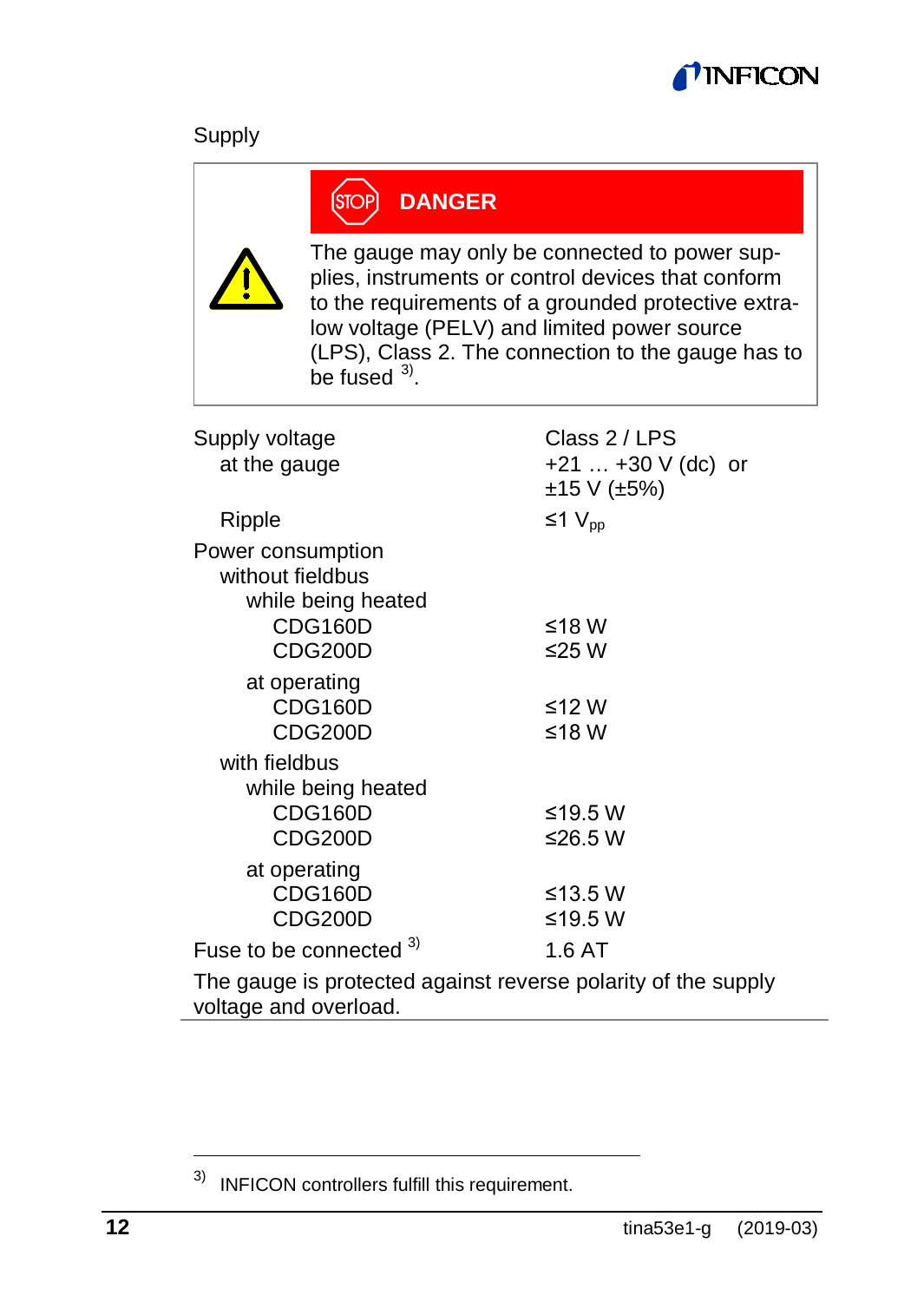

<span id="page-12-0"></span>

| Electrical connection                          |                                                                                               |
|------------------------------------------------|-----------------------------------------------------------------------------------------------|
| $3Cx1-xxxx-0xxx$                               | 9-pin D-Sub, male                                                                             |
| $3Cx1$ -xxx- $2xxx$                            | 15-pin D-Sub, male                                                                            |
| Sensor cable for<br>$3Cx1$ - $xxx$ - $0$ $xxx$ | 9-pin plus shielding                                                                          |
| $3Cx1$ - $xxx$ - $2xxx$                        | 15-pin plus shielding                                                                         |
| Cable length                                   |                                                                                               |
| Supply voltage 24 V                            | $\leq$ 5 m (0.14 mm <sup>2</sup> /conductor)<br>$\leq$ 8 m (0.25 mm <sup>2</sup> /conductor)  |
| Supply voltage 30 V                            | $\leq 9$ m (0.14 mm <sup>2</sup> /conductor)<br>$\leq$ 17 m (0.25 mm <sup>2</sup> /conductor) |
|                                                |                                                                                               |

For longer cables, larger conductor cross-sections are required  $(R_{\text{cable}} \leq 1.0 \Omega)$ .

| Grounding concept                                                                           | $\rightarrow$ "Power Connection"                                                                                                        |
|---------------------------------------------------------------------------------------------|-----------------------------------------------------------------------------------------------------------------------------------------|
| Materials exposed to vacuum                                                                 | ceramics $(AI_2O_3 \ge 99.5\%)$ ,<br>stainless steel AISI 316L                                                                          |
| Internal volume                                                                             | ≤4.2 cm <sup>3</sup>                                                                                                                    |
| Admissible pressure (absolute)<br>200 / 500 / 1000 / 1100 F.S.<br>$1/2/5/10/20/50/100$ F.S. | 4 bar<br>l 400 kPa<br>2.6 <sub>bar</sub><br>  260 kPa                                                                                   |
| Bursting pressure (absolute)                                                                | l 600 kPa<br>6 bar                                                                                                                      |
| Admissible temperatures<br>Storage<br>Operation<br><b>Bakeout</b><br>Relative humidity      | $-40 °C  +65 °C$<br>+10 °C $$ +50 °C<br>≤200 °C at the flange<br>≤80% at temperatures<br>$\leq +31$ °C, decreasing to 50%<br>$at +40°C$ |
| Use                                                                                         | indoors only, altitude up to<br>2000 m NN                                                                                               |
| Degree of protection                                                                        | IP 40                                                                                                                                   |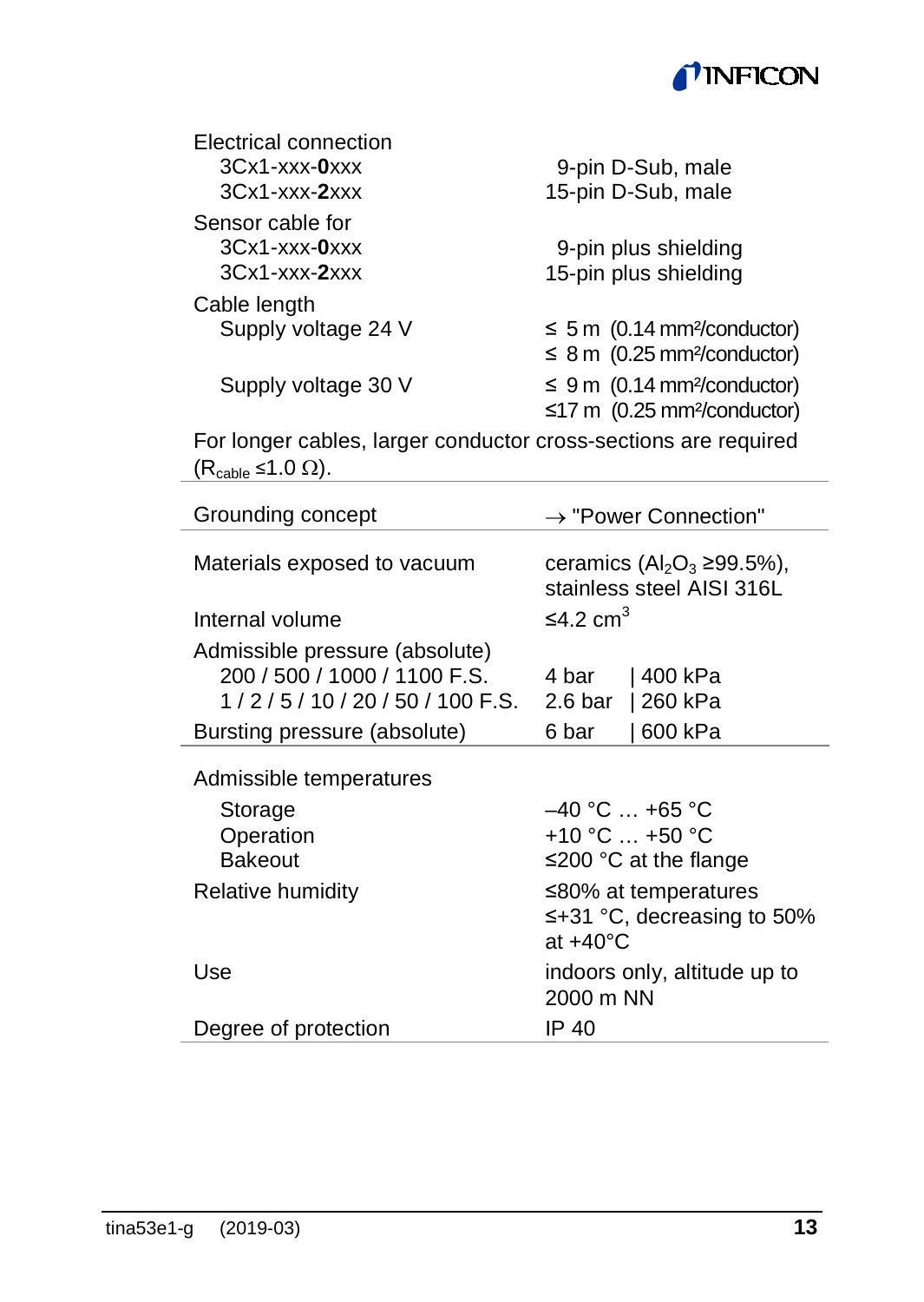

#### **Dimensions [mm]**

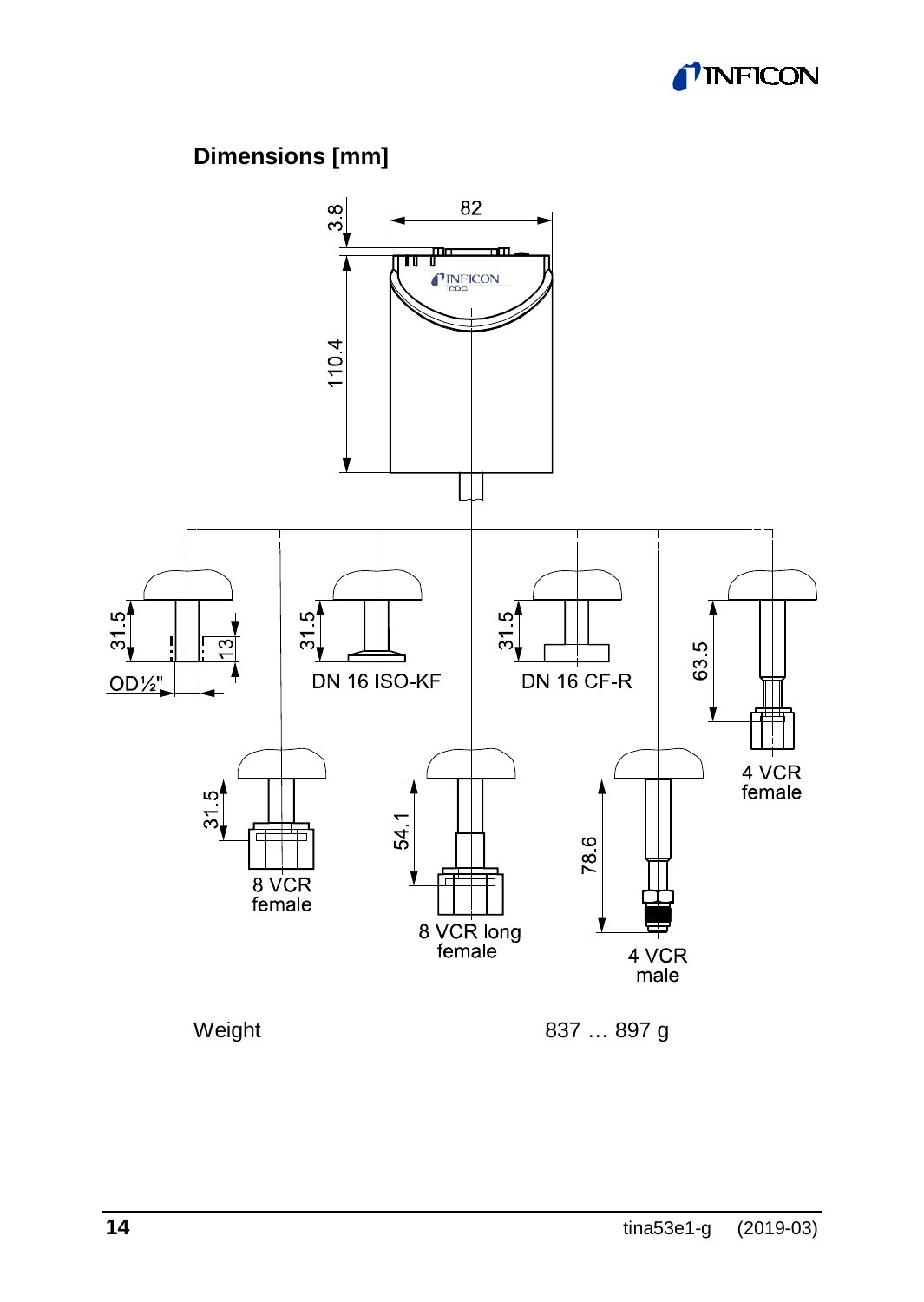



#### <span id="page-14-2"></span>**Analog Measurement Signal vs. Pressure**

<span id="page-14-0"></span>

|   | Torr | mbar $4$                    | Pa <sup>4</sup>              |
|---|------|-----------------------------|------------------------------|
| C | 1.00 | $1013.25 / 760 =$<br>1.3332 | $101325 / 760 =$<br>133.3224 |

Example: Gauge with 10 Torr F.S. Measurement signal  $U_{\text{out}} = 6$  V

$$
p = (6 V / 10 V) \times 10
$$
 Torr  
= 0.6 x 10 Torr = **6 Torr**

<span id="page-14-1"></span> <sup>4)</sup> Source: NPL (National Physical Laboratory) Guide to the Measurement of Pressure and Vacuum, ISBN 0904457x / 1998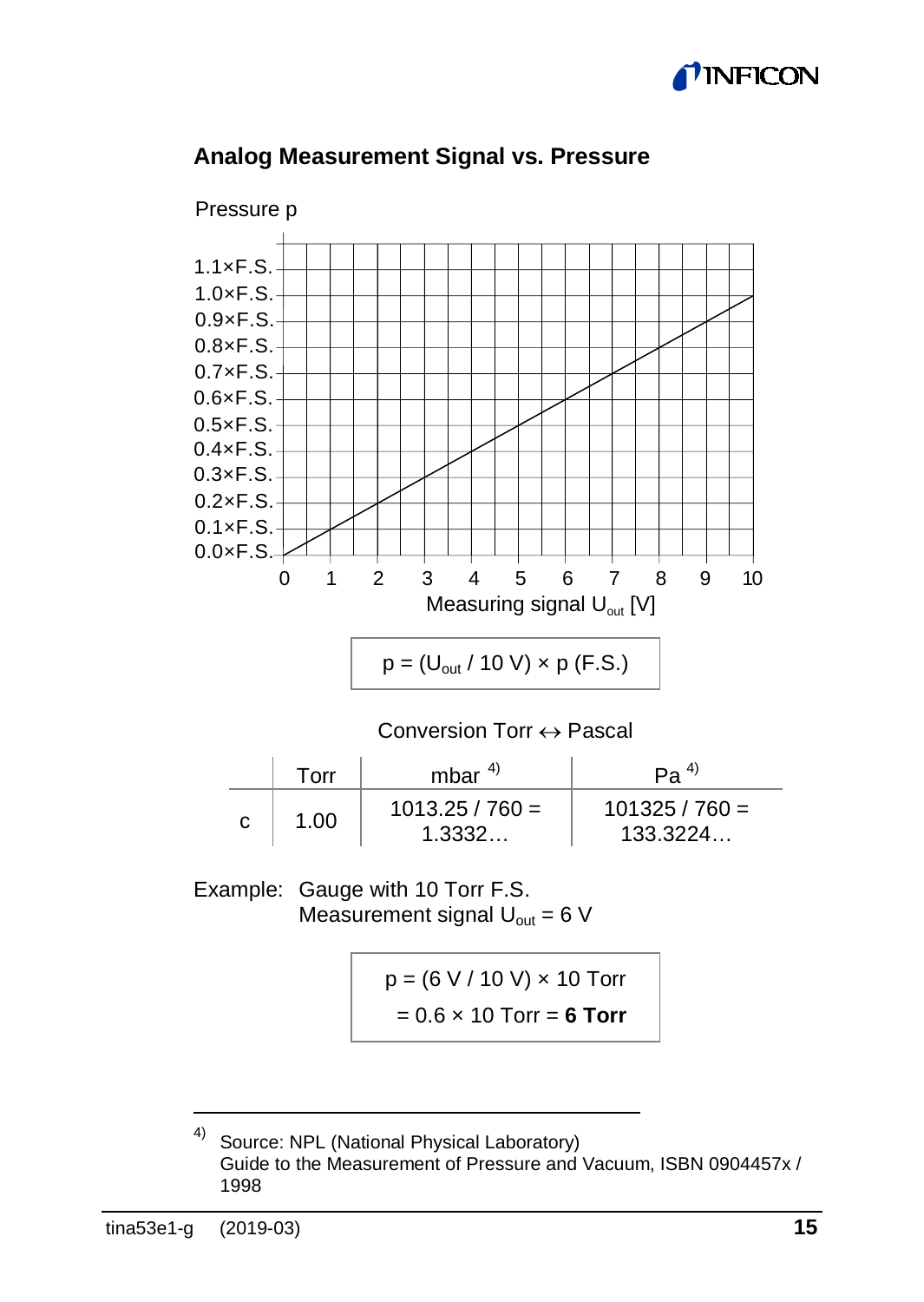## *INFICO*

# <span id="page-15-0"></span>**3 Installation**

# **WARNING**

Fragile components

The ceramic sensor may be damaged by impacts. Do not drop the product and prevent shocks and impacts.

#### **3.1 Vacuum Connection**

**DANGER**

Overpressure in the vacuum system >1 bar

Injury caused by released parts and harm caused by escaping process gases can result if clamps are opened while the vacuum system is pressurized.

Do not open any clamps while the vacuum system is pressurized. Use the type clamps which are suited to overpressure.

#### **DANGER** ÍSTO

Overpressure in the vacuum system >2.5 bar

KF flange connections with elastomer seals (e.g. O-rings) cannot withstand such pressures. Process media can thus leak and possibly damage your health.

Use O-rings provided with an outer centering ring.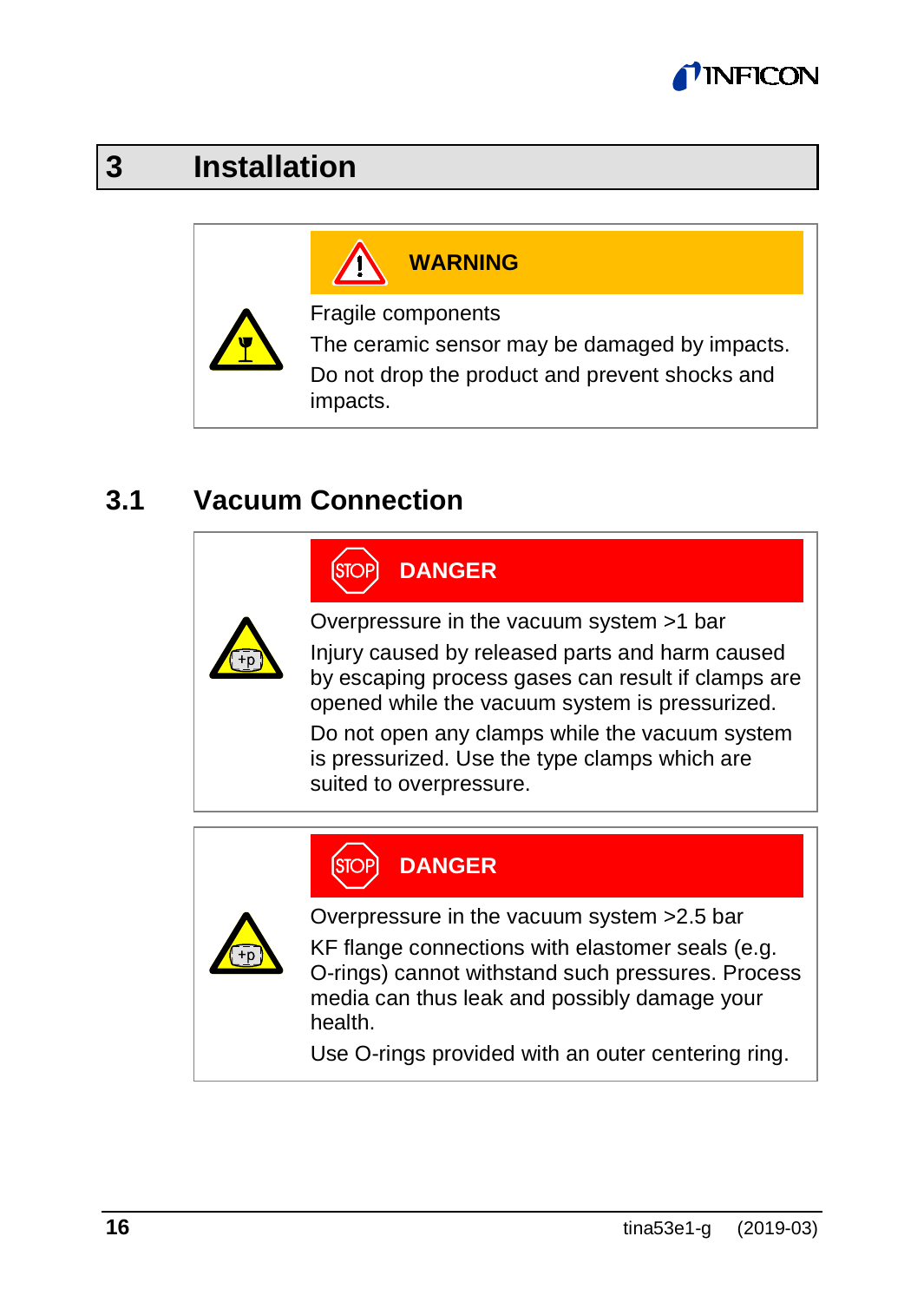



#### **DANGER**

Protective ground

Products that are not correctly connected to ground can be extremely hazardous in the event of a fault.

Electrically connect the gauge to the grounded vacuum chamber. This connection must conform to the requirements of a protective connection according to EN 61010:

- CF and VCR flanges fulfill this requirement.
- For gauges with a KF flange, use a conductive metallic clamping ring.
- For gauges with a  $1/2$ " tube, take appropriate measures to fulfill this requirement.



#### **Caution**

Vacuum component

Dirt and damages impair the function of the vacuum component.

When handling vacuum components, take appropriate measures to ensure cleanliness and prevent damages.

**Caution**

Dirt sensitive area

Touching the product or parts thereof with bare hands increases the desorption rate.

Always wear clean, lint-free gloves and use clean tools when working in this area.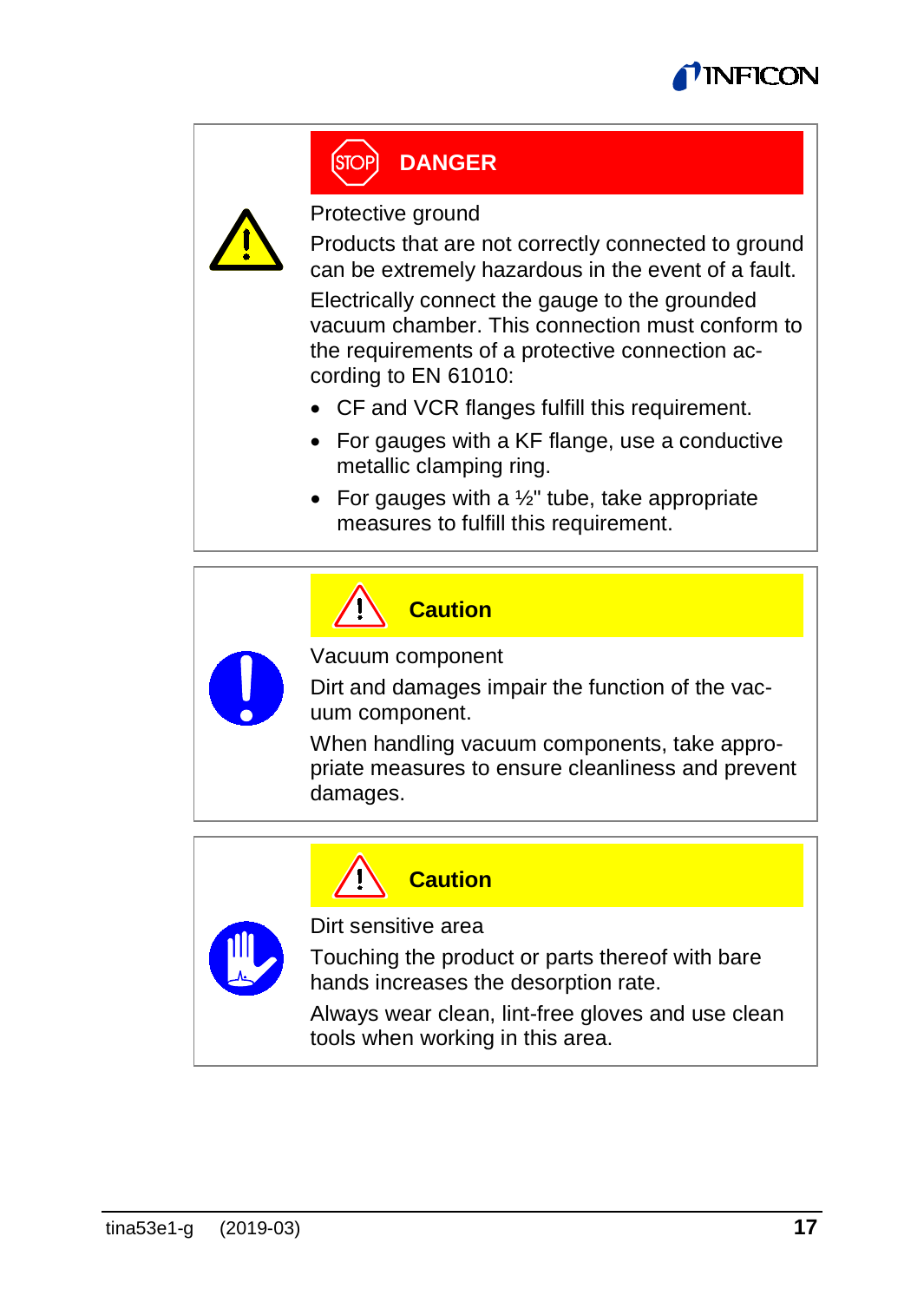

 $\mathbb{F}$ Mount the gauge so that no vibrations occur. The gauge may be mounted in any orientation. To keep condensates and particles from getting into the measuring chamber preferably choose a horizontal to upright position. If adjustment should be possible after the gauge has been installed, be sure to install it so that the buttons can be accessed with a pin ( $\rightarrow \mathbb{B}$  [24\)](#page-23-0).

 $\bullet$  Remove the protective lid and connect the product to the vacuum system.



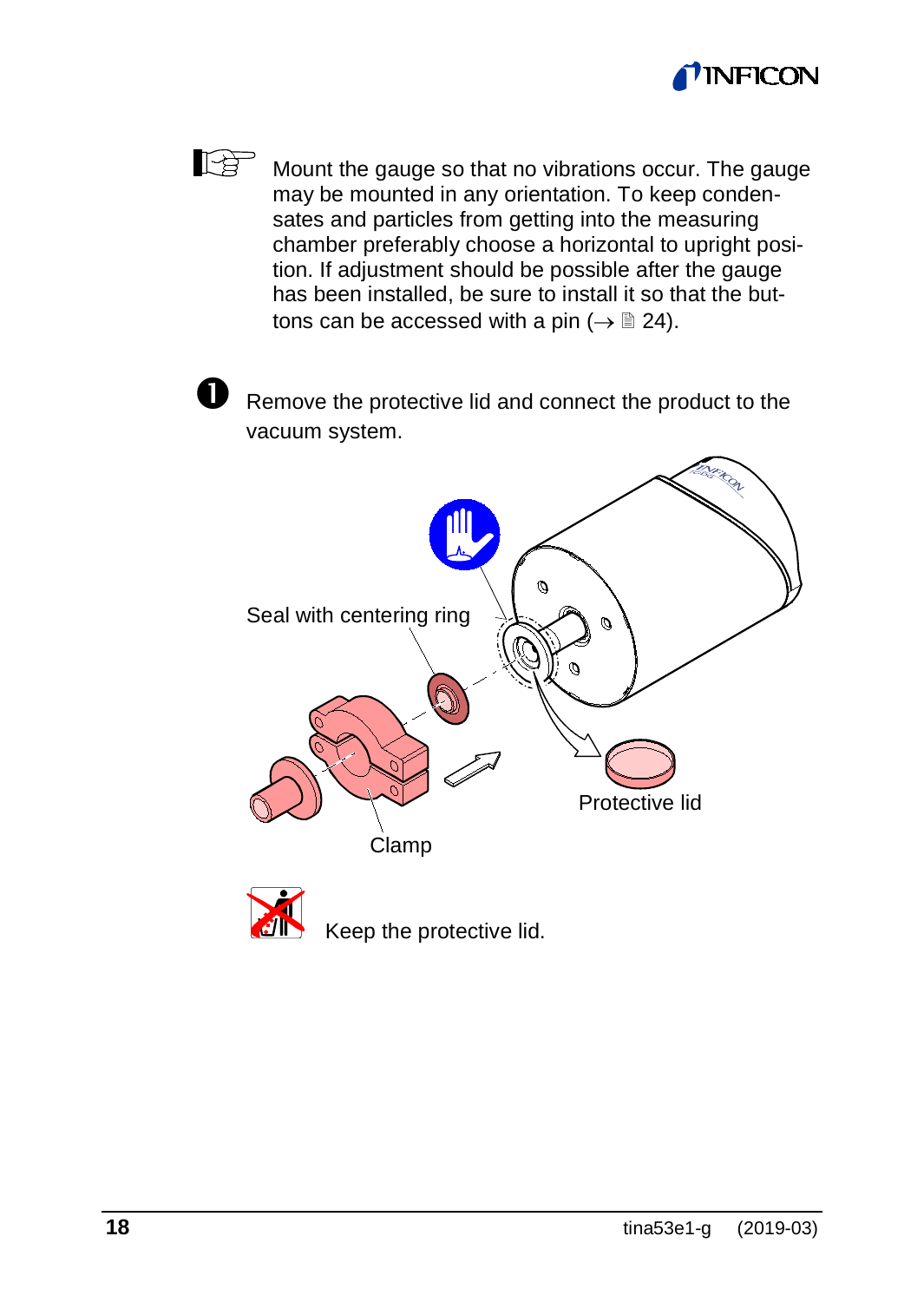



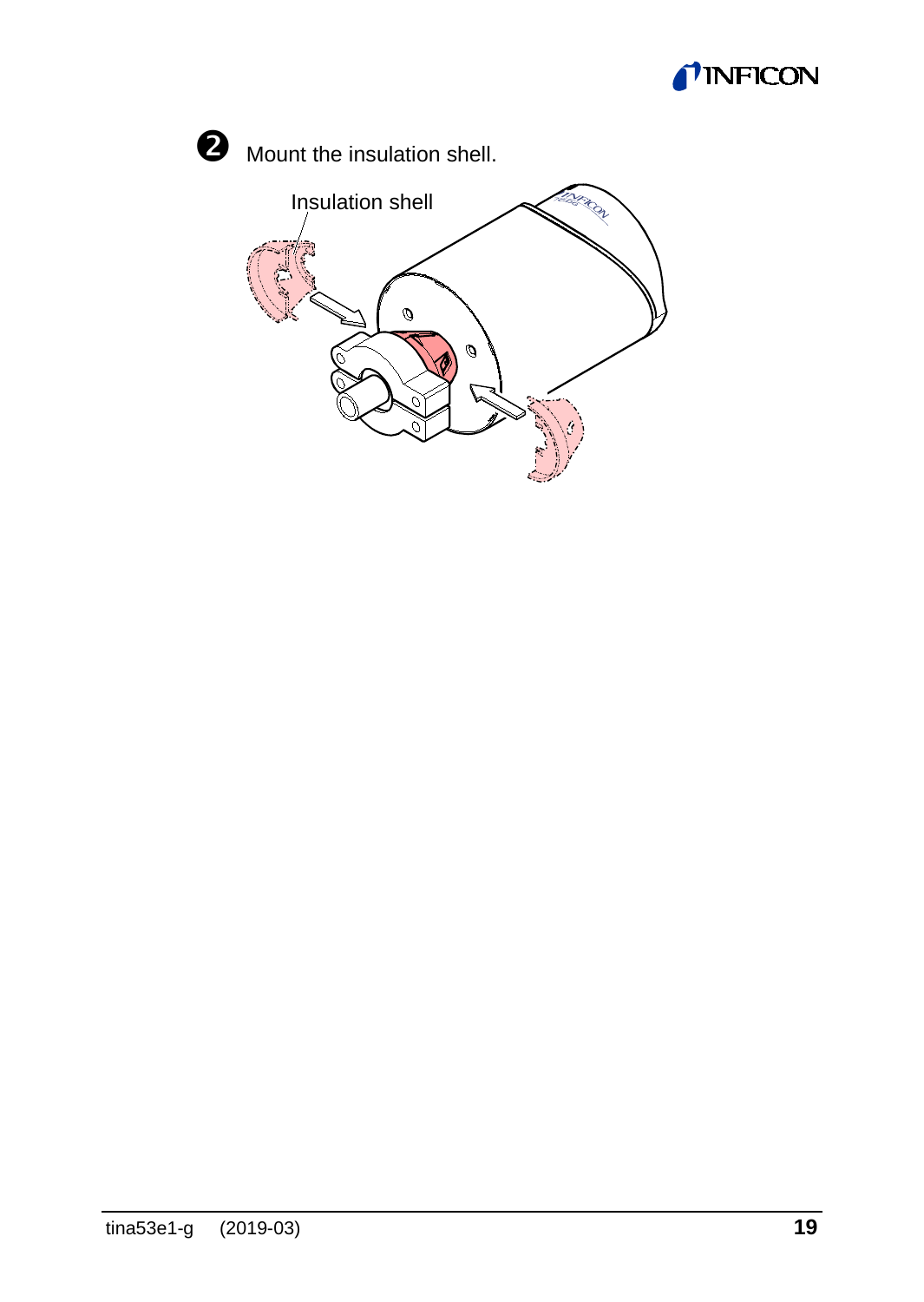### **INFICO**

## **3.2 Power Connection**

<span id="page-19-0"></span>**R** Make sure the vacuum connection is properly made  $(\rightarrow \Box$  [16\)](#page-15-0).

|  | OP) DANGER |  |  |
|--|------------|--|--|
|  |            |  |  |
|  |            |  |  |

The gauge may only be connected to power supplies, instruments or control devices that conform to the requirements of a grounded protective extralow voltage (PELV) and limited power source (LPS), Class 2. The connection to the gauge has to be fused  $5$ .



Ground loops, differences of potential, or EMC problems may affect the measurement signal. For optimum signal quality, please do observe the following notes:

- Use an overall metal braided shielded cable. The connector must have a metal case.
- Connect the cable shield to ground at one side via the connector case. Make sure the connector case has direct contact to the cable's shield on its whole circumference. Do not connect the other side of the shield.
- Connect the supply common with protective ground directly at the power supply.
- Use differential measurement input (signal common and supply common conducted separately).
- Potential difference between supply common and housing ≤18 V (overvoltage protection).

<span id="page-19-1"></span> <sup>5)</sup> INFICON controllers fulfill this requirement.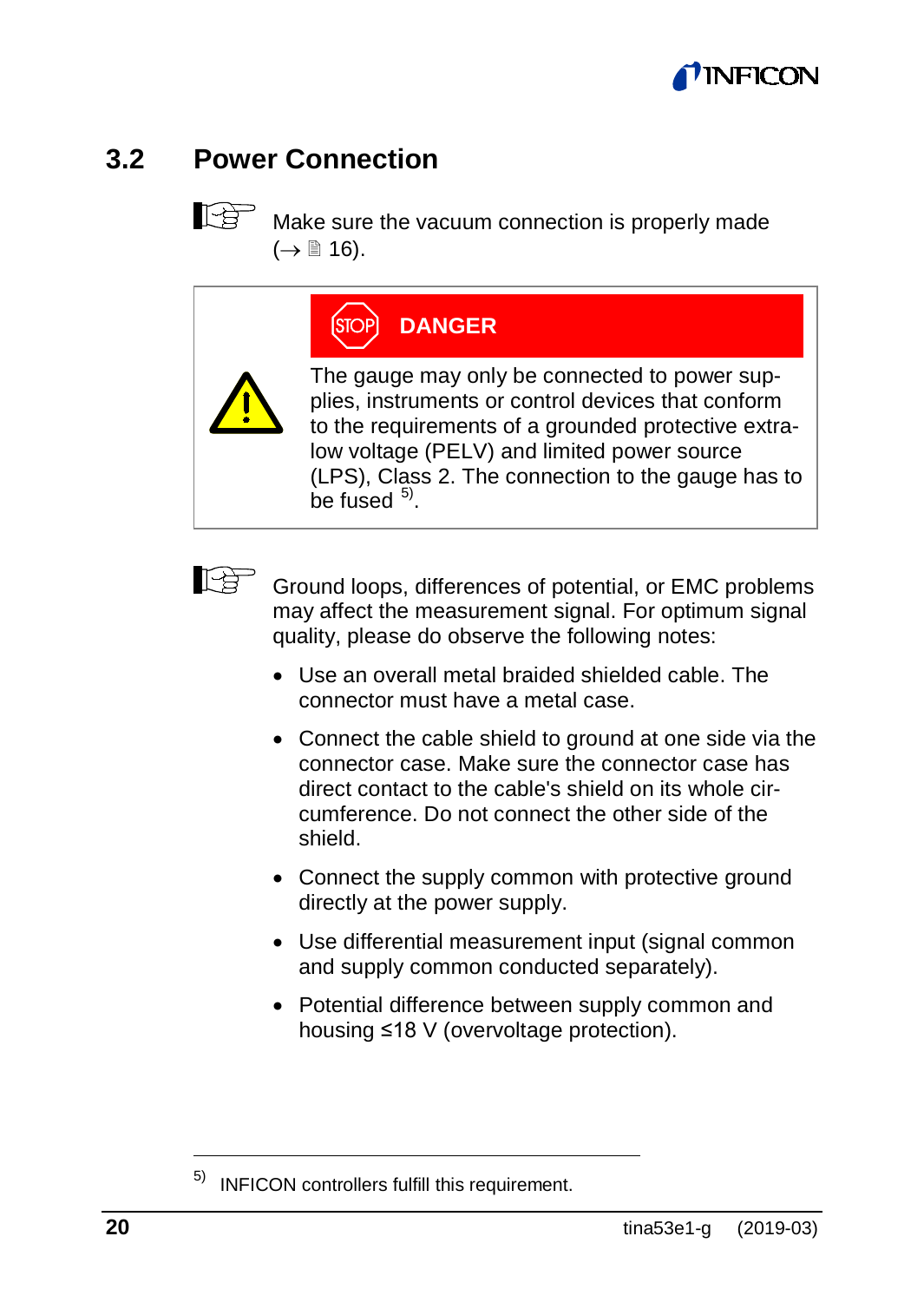

#### **3.2.1 D-Sub, 9-pin Connector**

If no sensor cable is available, make one according to the following diagram (cable length and conductor cross-sections  $\rightarrow \Box$  [13\)](#page-12-0).



**Electrical connection** 

- Pin 1 Signal ouput (measurement signal)
- $Pin 2 n c$
- $Pin 3 n.c.$
- Pin 4 Supply (+21 ... +30 V or +15 V)
- Pin 5 Supply  $(-15 V)$
- $Pin 6 n.c.$
- Pin 7 Gauge identification or Remote Zero Adjust
- Pin 8 Signal common
- Pin 9 Supply common
- case Connector case



D-sub female soldering side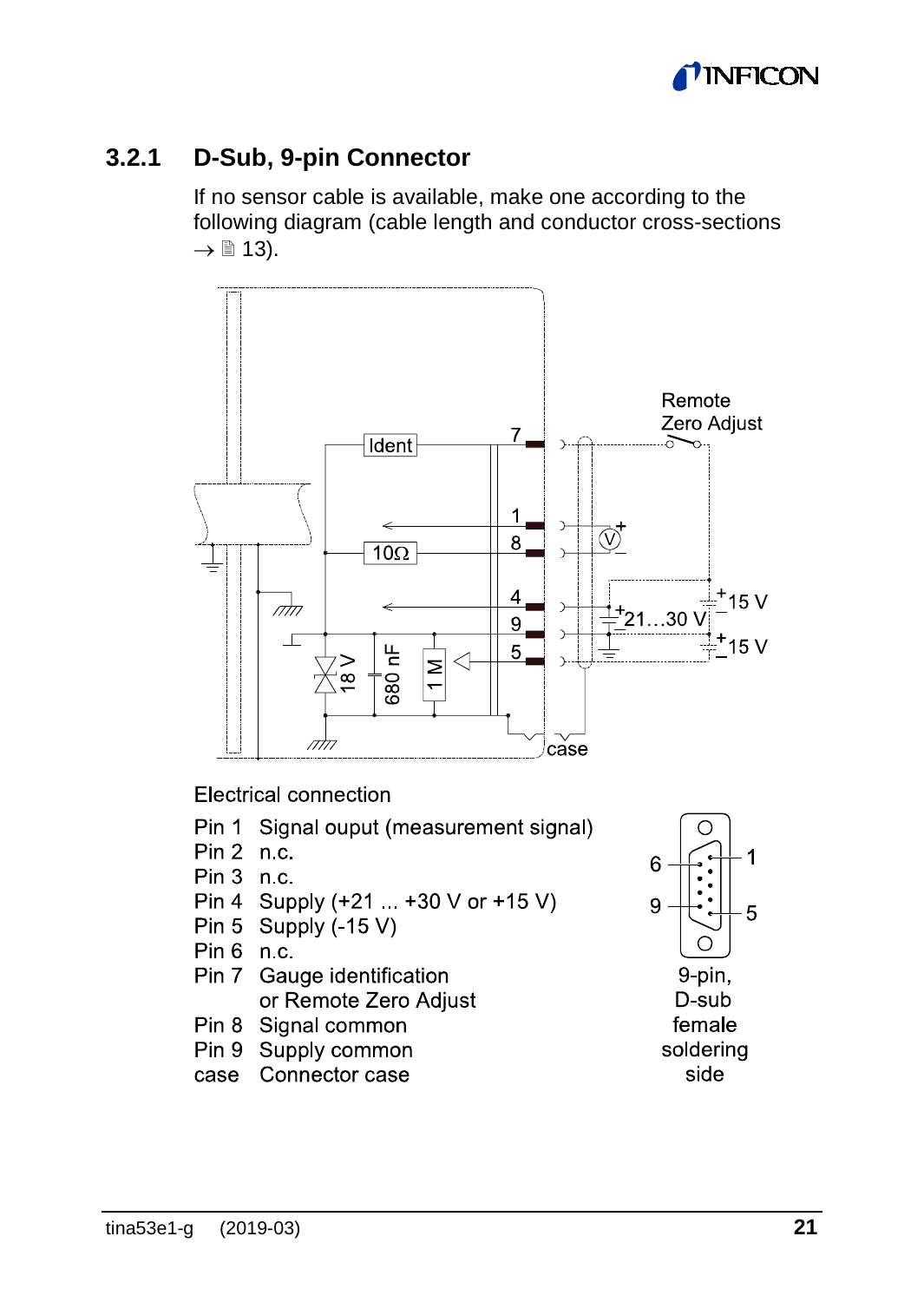<span id="page-21-0"></span>

#### **3.2.2 D-Sub, 15-pin Connector**

If no sensor cable is available, make one according to the following diagram (cable length and conductor cross-sections  $\rightarrow \Box$  [13\)](#page-12-0).



Electrical connection

| Pin 1, 4<br>Pin 2 | Relay SP1, closing contact<br>Signal ouput (measurement signal) |           |
|-------------------|-----------------------------------------------------------------|-----------|
|                   | or thresholds SP1/2                                             |           |
| Pin 3             | Status                                                          |           |
| Pin 5             | Supply common                                                   |           |
| Pin 6             | Supply (-15 V)                                                  |           |
| Pin 7.11          | Supply (+21  +30 V or +15 V)                                    |           |
| Pin 8.9           | Relay SP2, closing contact                                      | 15        |
| Pin 10            | Gauge identification                                            |           |
|                   | or Remote Zero Adjust                                           |           |
| <b>Pin 12</b>     | Signal common                                                   | 15-pin    |
| Pin 13            | <b>RS232. TxD</b>                                               | D-sub     |
| Pin 14            | <b>RS232. RxD</b>                                               | female    |
| <b>Pin 15</b>     | Housing (Chassis Ground)                                        | soldering |
| case              | Connector case                                                  | side      |
|                   |                                                                 |           |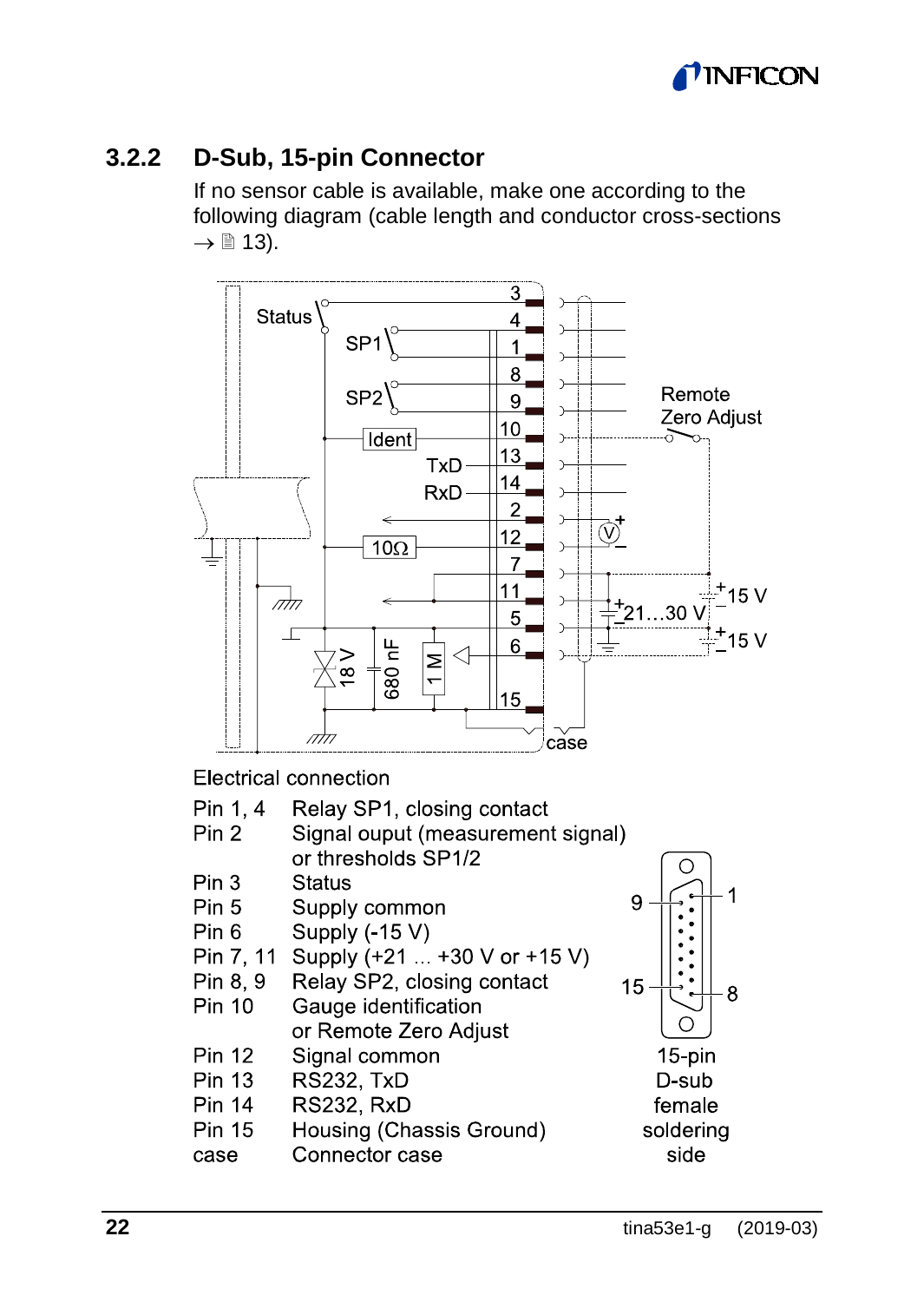

## **4 Operation**

Put the gauge into operation. If you are using an INFICON controller (VGC032 or VGC40x series), define the measurement range  $( \rightarrow \Box$  [\[1\],](#page-39-4) [\[2\],](#page-39-5) [\[3\]\)](#page-39-6).

A warm-up time of at least 2 hours should be allowed; for precise pressure measurements a warm-up time of at least 4 hours is required.



If the gauge is used for fast downstream pressure control we recommend setting its signal filter to "fast".

The filter can be set via the RS232C interface or the diagnostic port  $(\rightarrow \Box$  [\[5\]\)](#page-39-3).

#### **4.1 Status Indication**



| LED                     | <b>LED</b> status                             | Meaning                                |
|-------------------------|-----------------------------------------------|----------------------------------------|
| $<$ STATUS $>$          | off                                           | no supply voltage                      |
|                         | lit solid green                               | measurement mode                       |
|                         | blinking green<br>short blinks<br>long blinks | warning, over/underrange<br>warming up |
|                         | lit solid red                                 | error                                  |
| $<$ SP <sub>1</sub> $>$ | lit green                                     | $p \le$ setpoint 1                     |
|                         | blinking green                                | waiting for setpoint 1 input           |
|                         | off                                           | $p >$ setpoint 1                       |
| $<$ SP2 $>$             | lit solid green                               | $p \le$ setpoint 2                     |
|                         | blinking green                                | waiting for setpoint 2 input           |
|                         | off                                           | $p >$ setpoint 2                       |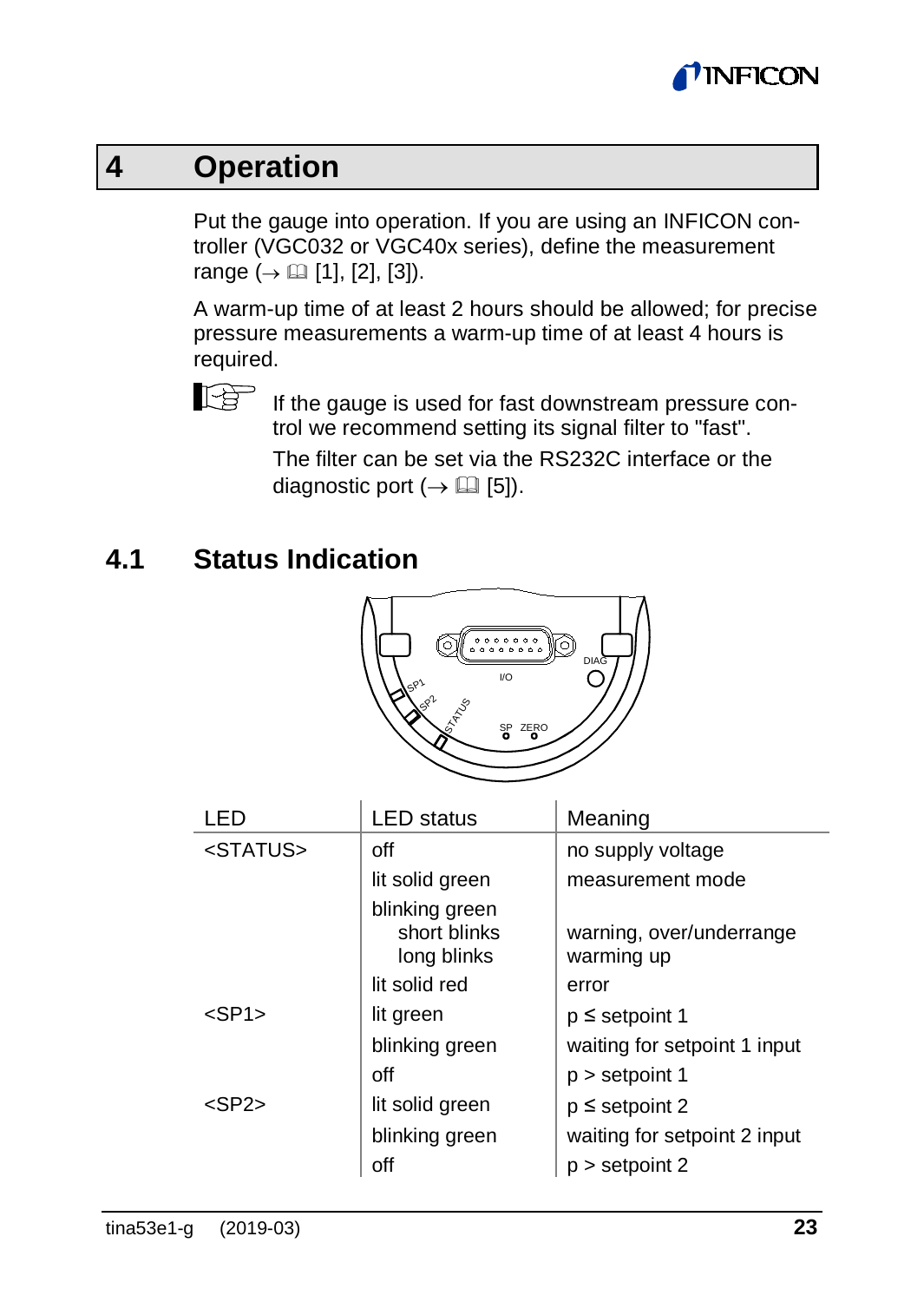## *INFICO*

## <span id="page-23-0"></span>**4.2 Zeroing the Gauge**

The gauge is factory calibrated while "standing upright" (→ "Calibration Test Report").



We recommend performing a zero adjustment, when the gauge is operated for the first time.

Due to long time operation or contamination, a zero drift could occur and zero adjustment may become necessary.

For adjusting the zero, operate the gauge under the same constant ambient conditions and in the same mounting orientation as normally.

The output signal (measuring signal) is depending on the mounting orientation. The signal difference between the vertical and horizontal mounting orientation is:

| F.S.           | $\triangle$ U / 90 $^{\circ}$ |
|----------------|-------------------------------|
| 1000 Torr/mbar | ≈2 mV                         |
| 100 Torr/mbar  | $\approx 10$ mV               |
| 10 Torr/mbar   | $\approx 50$ mV               |
| 1 Torr/mbar    | $\approx 300$ mV              |



<span id="page-23-1"></span>If the gauge is operated via a controller, the zero of the whole measuring system has to be adjusted on the controller: first, adjust the zero of the gauge and then, the zero of the controller.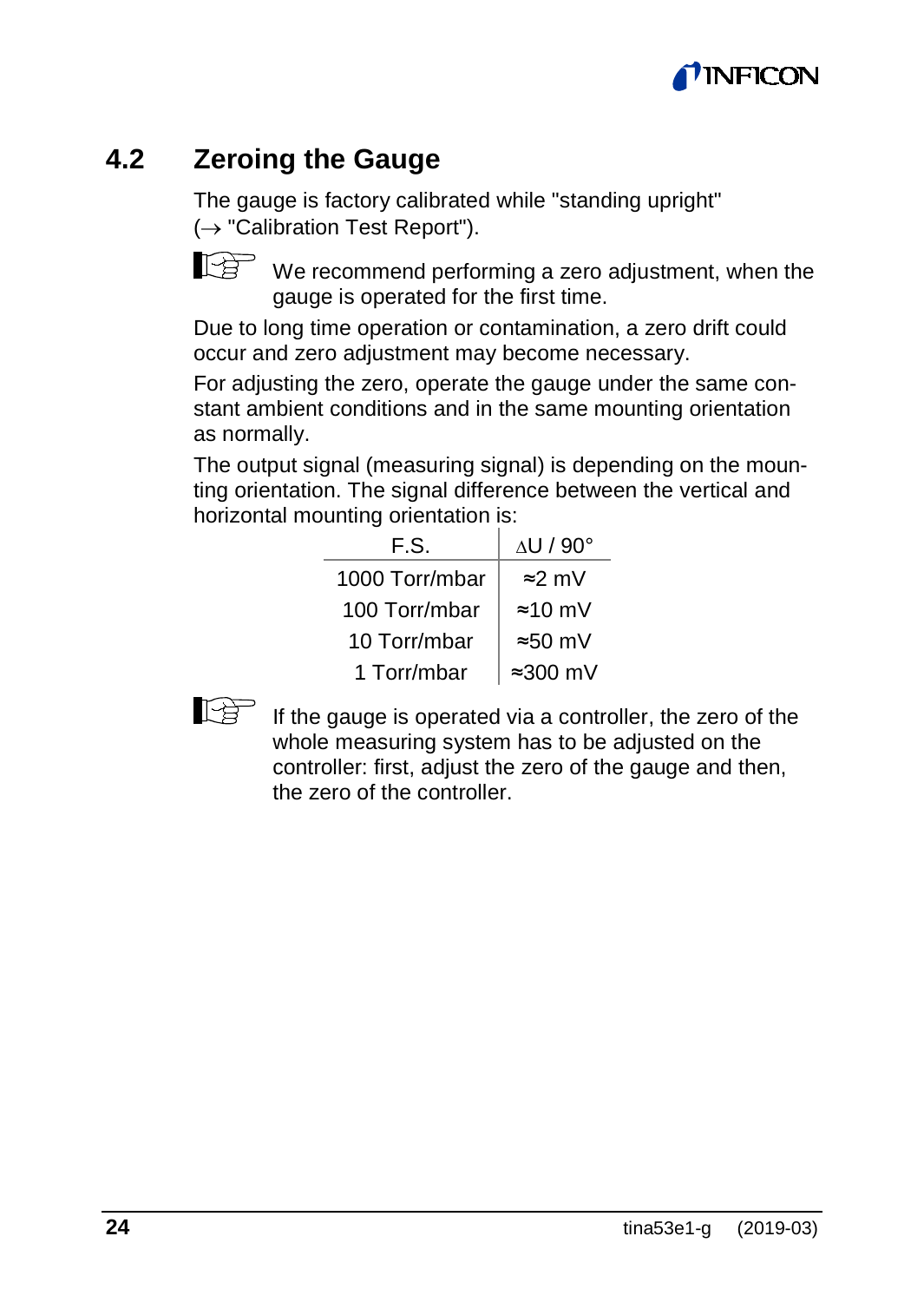## *INFICOI*

#### **4.2.1** <**ZERO**> **Adjustment**

The zero can be adjusted via

- <span id="page-24-0"></span>• the <ZERO> button on the gauge.
- the diagnostic port  $(\rightarrow \Box$  [\[5\]\)](#page-39-3),
- the digital input "Remote Zero": Apply the supply voltage to pin 10 (15-pin) or to pin 7 (9-pin), pulse  $\rightarrow \mathbb{B}$  10.
- the RS232C interface  $(\rightarrow \Box$  [5]).
- an INFICON Vacuum Gauge Controller (VGC series).

While the gauge is being heated and/or under atmospheric pressure, the zeroing function is locked in order for operating errors to be prevented.

Evacuate the gauge to a pressure according to the table below:

|           |                |                                        | Recommended final pressure for        |                                         |
|-----------|----------------|----------------------------------------|---------------------------------------|-----------------------------------------|
|           | F.S.           |                                        | zero adjustment                       |                                         |
|           | $1100$ mbar    |                                        | $<$ 6.65×10 $^{\circ}$ Pa             | $< 6.65 \times 10^{-2}$ mbar            |
| 1000 Torr |                | $<$ 5 $\times$ 10 <sup>-2</sup> Torr   | $<$ 6.65×10 $^{\circ}$ Pa             |                                         |
|           | 500 Torr/mbar  | $<$ 2.5 $\times$ 10 <sup>-2</sup> Torr | $< 3.33 \times 10^{0}$ Pa             | $<$ 3.33 $\times$ 10 <sup>-2</sup> mbar |
|           | 200 Torr/mbar  | $<$ 10 <sup>-2</sup> Torr              | $<$ 1.33×10 <sup>-0</sup> Pa          | $<$ 1.33 $\times$ 10 <sup>-2</sup> mbar |
|           | 100 Torr/mbar  | $< 5 \times 10^{-3}$ Torr              | $<6.65\times10^{-1}$ Pa               | $<6.55\times10^{-3}$ mbar               |
|           | 50 Torr/mbar   | $<$ 2.5 $\times$ 10 <sup>-3</sup> Torr | $<$ 3.33 $\times$ 10 <sup>-1</sup> Pa | $<$ 3.33 $\times$ 10 <sup>-3</sup> mbar |
|           | 20 Torr/mbar   | $<$ 10 <sup>-3</sup> Torr              | $<$ 1.33x10 <sup>-1</sup> Pa          | $<$ 1.33 $\times$ 10 <sup>-3</sup> mbar |
|           | 10 Torr/mbar   | $< 5 \times 10^{-4}$ Torr              | $< 6.65 \times 10^{-2}$ Pa            | $< 6.55 \times 10^{-4}$ mbar            |
|           | 5 Torr/mbar    | $<$ 2.5 $\times$ 10 <sup>-4</sup> Torr | $<$ 3.33 $\times$ 10 <sup>-2</sup> Pa | $<$ 3.33 $\times$ 10 <sup>-4</sup> mbar |
|           | 2 Torr/mbar    | $<$ 10 <sup>-4</sup> Torr              | $<$ 1.33x10 <sup>-2</sup> Pa          | $<$ 1.33 $\times$ 10 <sup>-4</sup> mbar |
|           | Torr/mbar      | $<$ 5 $\times$ 10 <sup>-5</sup> Torr   | $<$ 6.65 $\times$ 10 <sup>-3</sup> Pa | $<$ 6.65 $\times$ 10 <sup>-5</sup> mbar |
|           | 0.5 Torr/mbar  | $<$ 2.5 $\times$ 10 <sup>-5</sup> Torr | $<$ 3.33 $\times$ 10 <sup>-3</sup> Pa | $<$ 3.33 $\times$ 10 <sup>-5</sup> mbar |
|           | 0.25 Torr/mbar | $<$ 10 <sup>-5</sup> Torr              | $<$ 1.33x10 <sup>-3</sup> Pa          | $<$ 1.33 $\times$ 10 <sup>-5</sup> mbar |
| 0.1       | Torr/mbar      | $<$ 5 $\times$ 10 <sup>-6</sup> Torr   | $<$ 6.65 $\times$ 10 <sup>-4</sup> Pa | $<$ 6.65 $\times$ 10 <sup>-6</sup> mbar |

If the final pressure is too high for zero adjustment (>25% of the F.S.), the zero cannot be reached and the <STATUS> LED blinks green. If this is the case, activate the factory setting and adjust the zero again ( $\rightarrow \mathbb{B}$  [32\).](#page-31-0)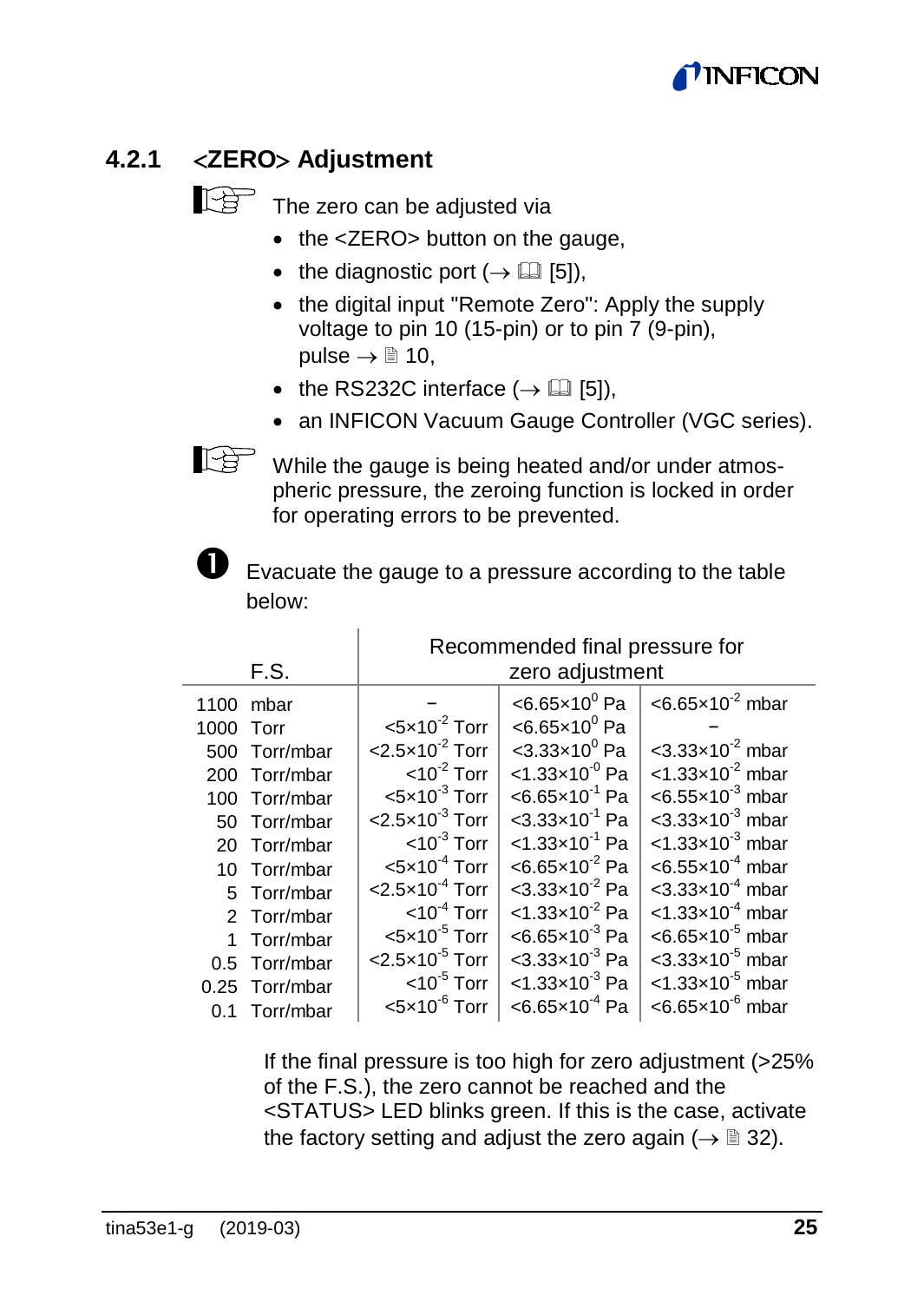



O Operate the gauge for at least 2 hours under constant ambient conditions (until the signal is stable).



 $\bullet$  Briefly press the <ZERO> button with a pin (max. ø1.1 mm). The zero adjustment runs automatically. The <STATUS> LED blinks until the adjustment (duration ≤8 s) is completed.





After zero adjustment, the gauge automatically returns to the measurement mode.

The <STATUS> LED blinks green if

- $\bullet$  the signal output is negative  $\left( < -20 \text{ mV} \right)$  when the final pressure has been attained
- the zero adiustment has failed.

#### **4.2.2** <**ZERO**> **Adjustment with Ramp Function**

The ramp function allows to adjust the zero at a known reference pressure within the measurement range of the gauge.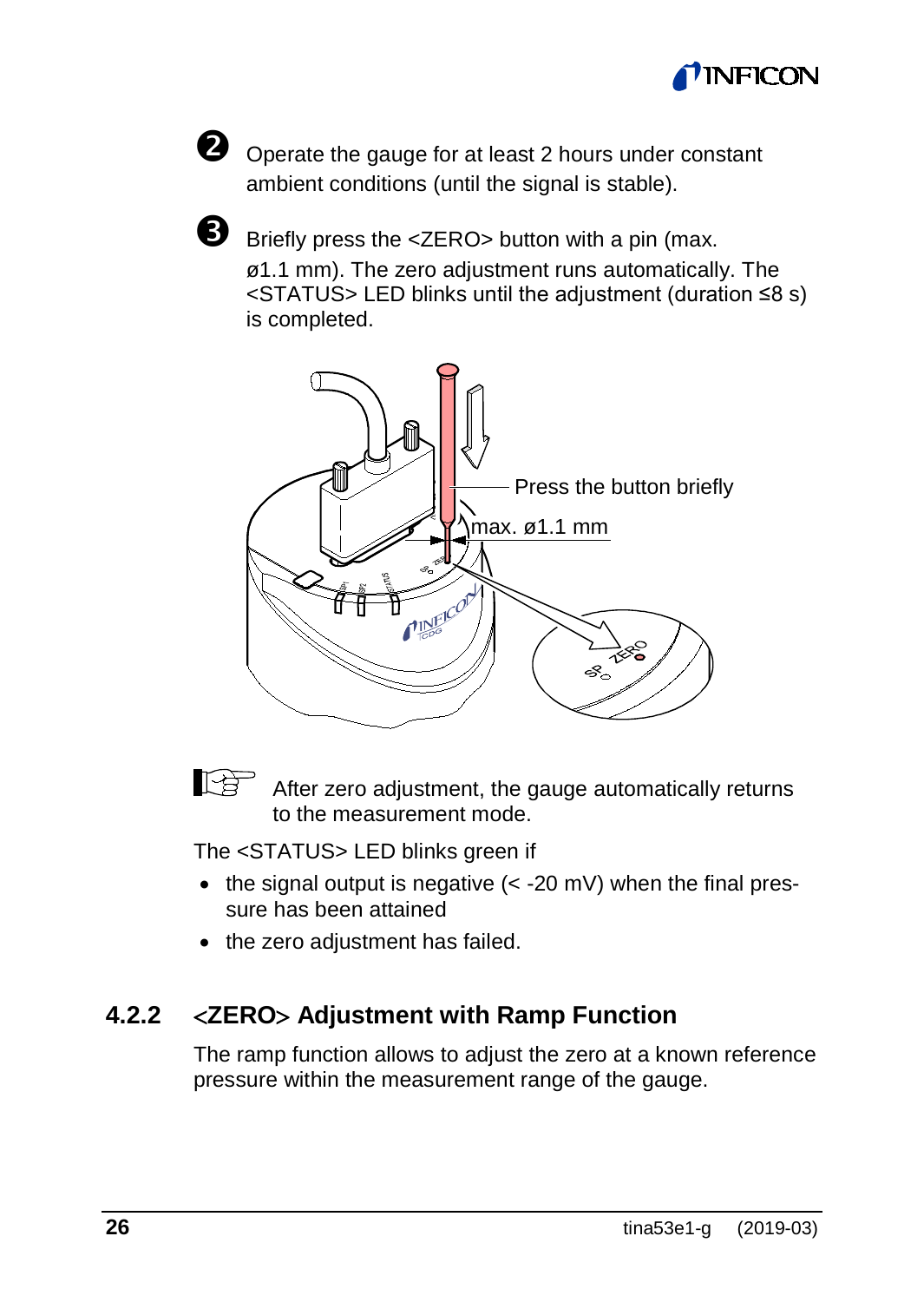

It also permits to adjust an offset of the characteristic curve in order to

- compensate for the offset of the measuring system or
- obtain a slightly positive zero for a 0 … 10 V AD converter.

The offset should not exceed 2% of the F.S. (+200 mV). At a higher positive offset, the upper limit of the measurement range is exceeded.



**Zero adjustment using the ramp function can be** performed via

- the <ZERO> button on the gauge,
- the diagnostic port  $(\rightarrow \Box$  [\[5\]\)](#page-39-3),
- the RS232C interface  $(\rightarrow \Box$  [\[5\]\).](#page-39-3)



Recommended procedure for adjusting the offset of a measuring system: → Notice <sup>1</sup> [24.](#page-23-1)



O Operate the gauge for at least 2 hours under constant ambient conditions (until the signal is stable).

![](_page_26_Picture_14.jpeg)

Push the <ZERO> button with a pin (max. ø1.1 mm) and keep it depressed. The <STATUS> LED starts blinking. After 5 s, the zero adjustment value, starting at the current output value, keeps continually changing (ramp) until the button is released or until the setting limit (max. 25% F.S.) is reached. The corresponding output signal is delayed by about 1 s.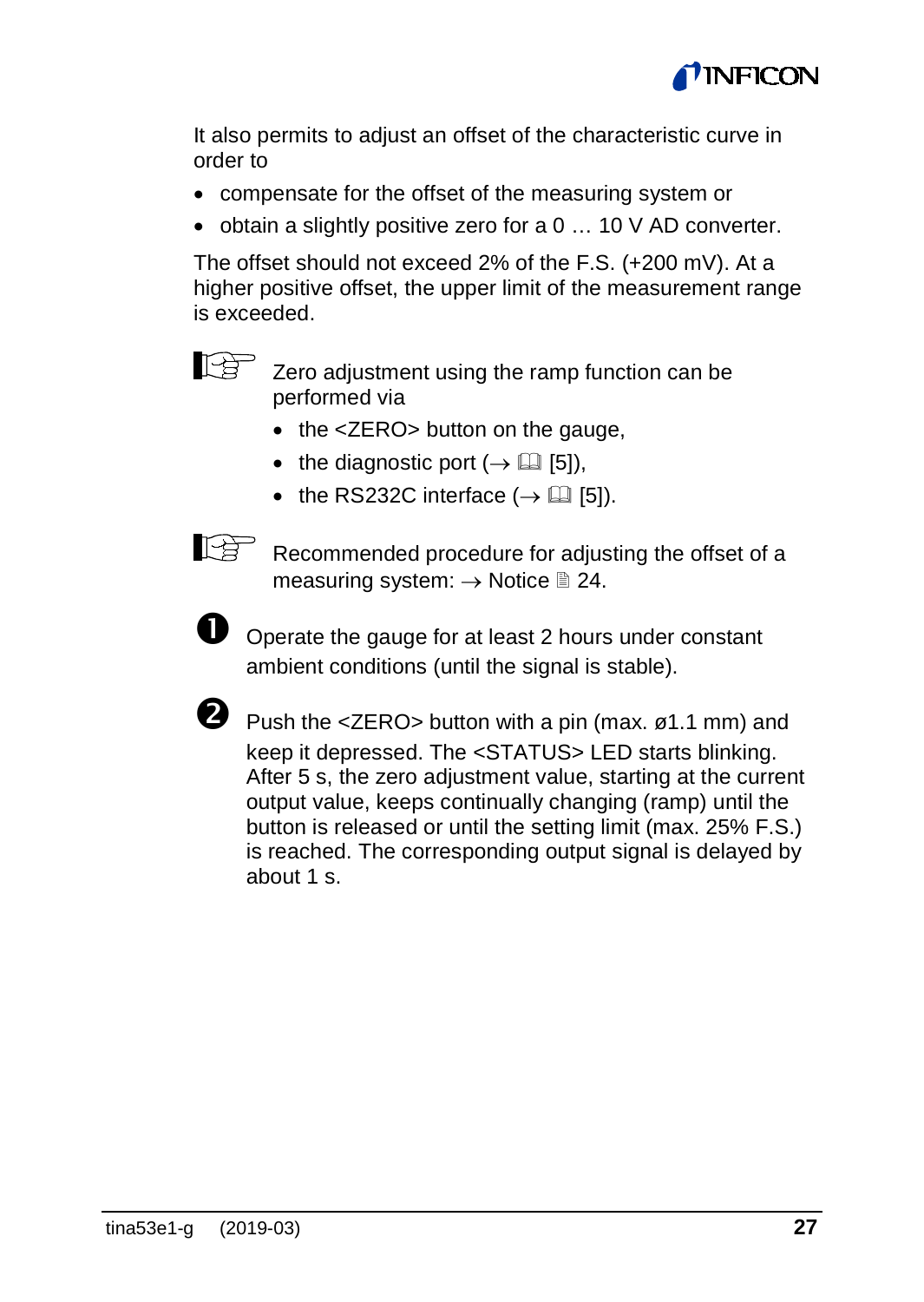## *I* INFICON

![](_page_27_Figure_1.jpeg)

![](_page_27_Picture_2.jpeg)

Push the <ZERO> button again:

| Fine adjustment<br>within $03$ s:     | the zero adjustment value changes<br>by one unit (push <zero> button in<br/>intervals of 1 s)</zero>                      |  |
|---------------------------------------|---------------------------------------------------------------------------------------------------------------------------|--|
| Change of direction<br>within $35$ s: | the zero adjustment changes its<br>direction (the blinking frequency of<br>the <status> LED changes<br/>briefly)</status> |  |

If the <ZERO> button is released for more than 5 s, the gauge returns to the measurement mode.

The <STATUS> LED blinks green if the signal output is negative (< -20 mV).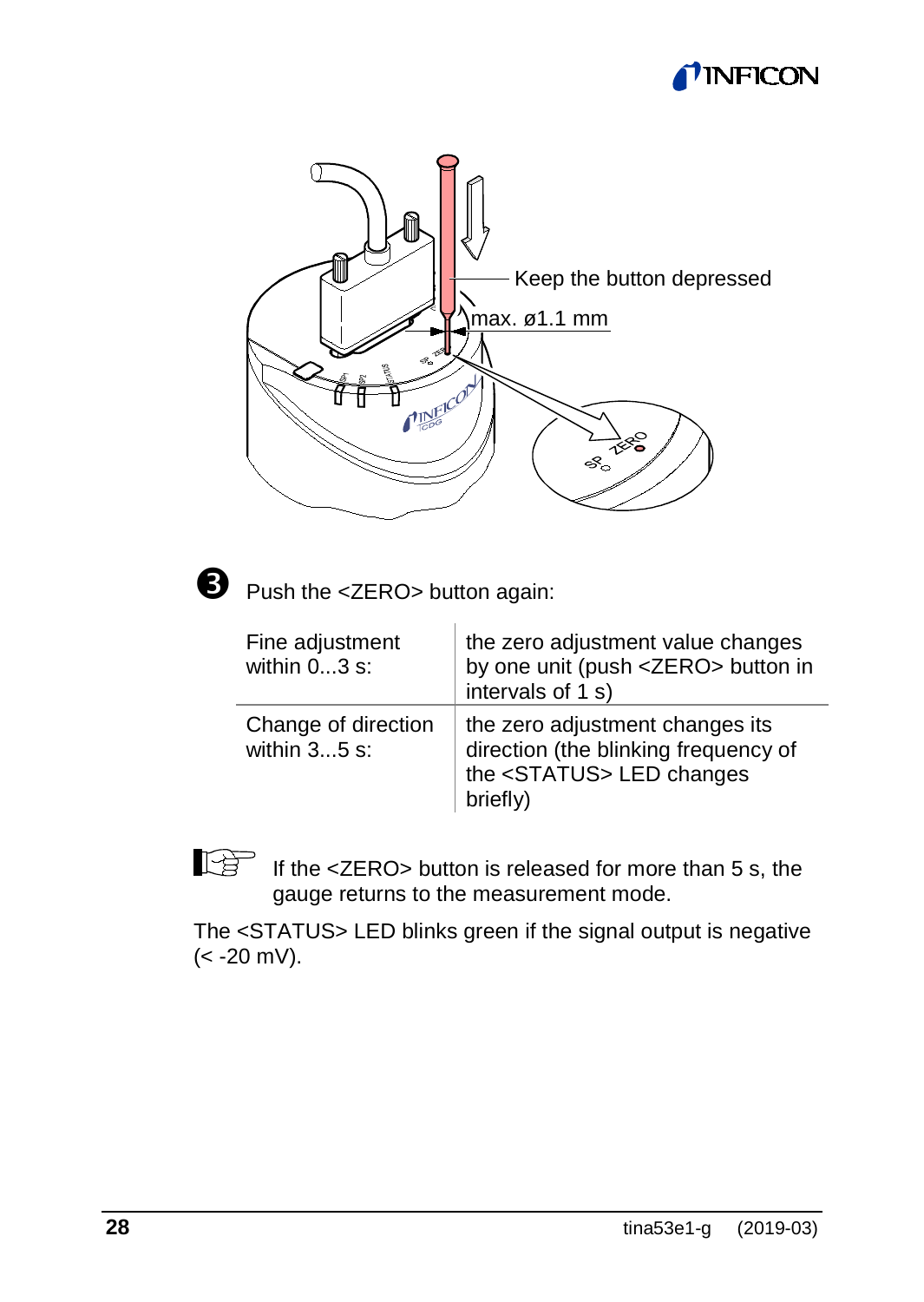![](_page_28_Picture_0.jpeg)

#### **4.3 Switching Functions**

The two switching functions can be set to any pressure within the measurement range of the gauge ( $\rightarrow \mathbb{R}$  [15\).](#page-14-2)

The current setpoint setting

- can be read/written via the diagnostic port,
- is output at the D-Sub connector instead of the measurement signal ( $\rightarrow \mathbb{B}$  [22\)](#page-21-0) and can be measured with a voltmeter after the <SP> button is pressed, or
- can be read/written via the RS232C interface.

If the pressure is lower than the setpoint, the corresponding LED (<SP1> or <SP2>) is lid solid and the corresponding relay  $(\rightarrow \Box$  [22\)](#page-21-0) is energized.

![](_page_28_Figure_8.jpeg)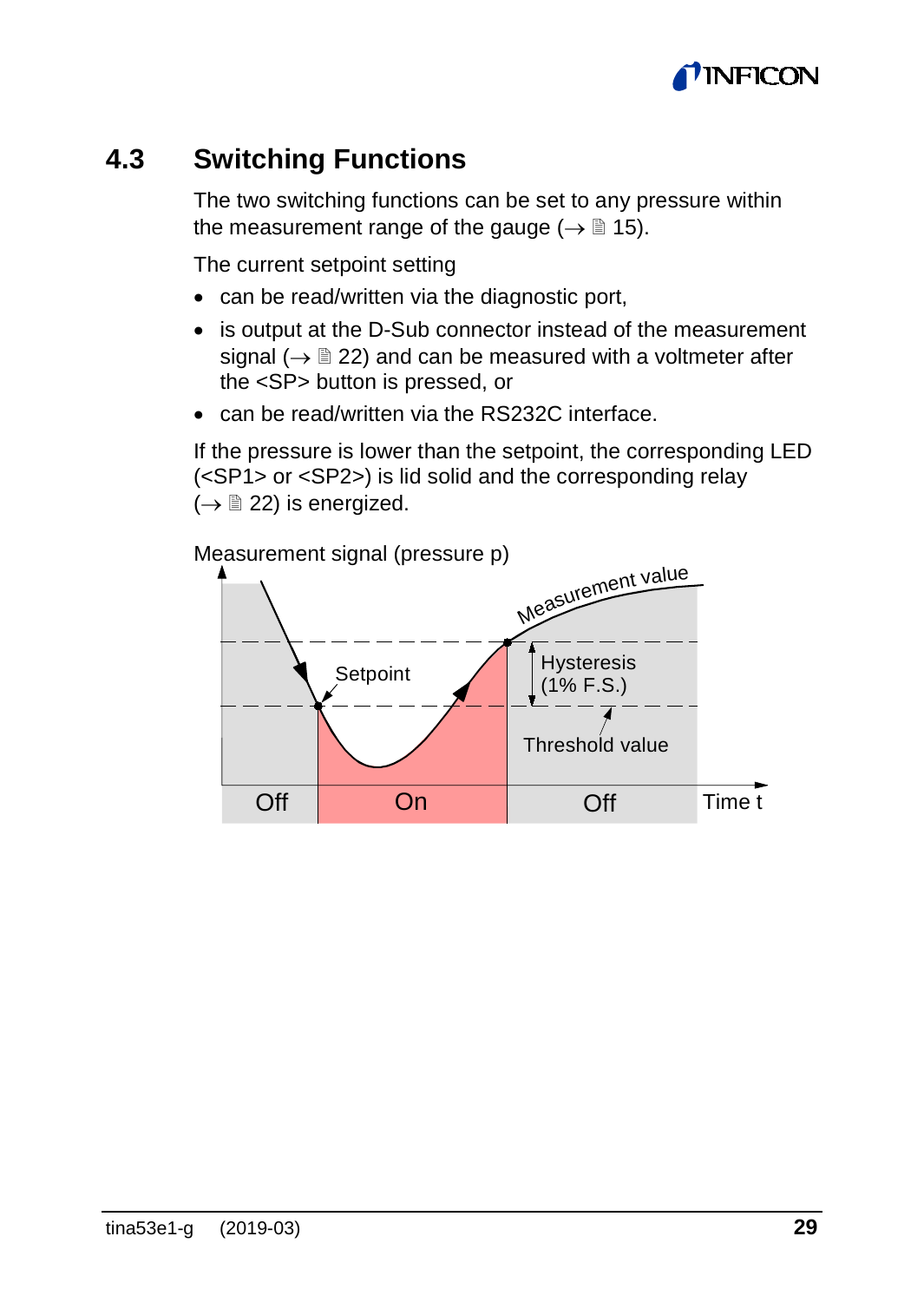![](_page_29_Picture_0.jpeg)

#### **4.3.1 Adjusting the Setpoints**

![](_page_29_Picture_2.jpeg)

# $\mathbb{R}^{\mathbb{R}}$  The setpoints can be adjusted via

- the buttons on the gauge,
- the diagnostic port  $(\rightarrow \Box$  [\[5\]\)](#page-39-3),
- the RS232C interface  $(\rightarrow \Box$  [\[5\]\).](#page-39-3)

| <b>DANGER</b>                                                                                                                                                                                                                                    |
|--------------------------------------------------------------------------------------------------------------------------------------------------------------------------------------------------------------------------------------------------|
| Malfunction                                                                                                                                                                                                                                      |
| If processes are controlled via the signal output,<br>keep in mind that by pushing the <sp> button the<br/>measurement signal is suppressed and the cor-<br/>responding threshold value is output instead. This<br/>can cause malfunctions.</sp> |
| Push the <sp> button only if you are sure that no<br/>malfunction will cause.</sp>                                                                                                                                                               |

#### **Adjusting Setpoint <1>**

![](_page_29_Picture_9.jpeg)

 Push the <SP> button with a pin (max. ø1.1 mm). The gauge changes to the switching function mode and outputs the current threshold value at the measurement value output for about 10 s (LED <1> blinks).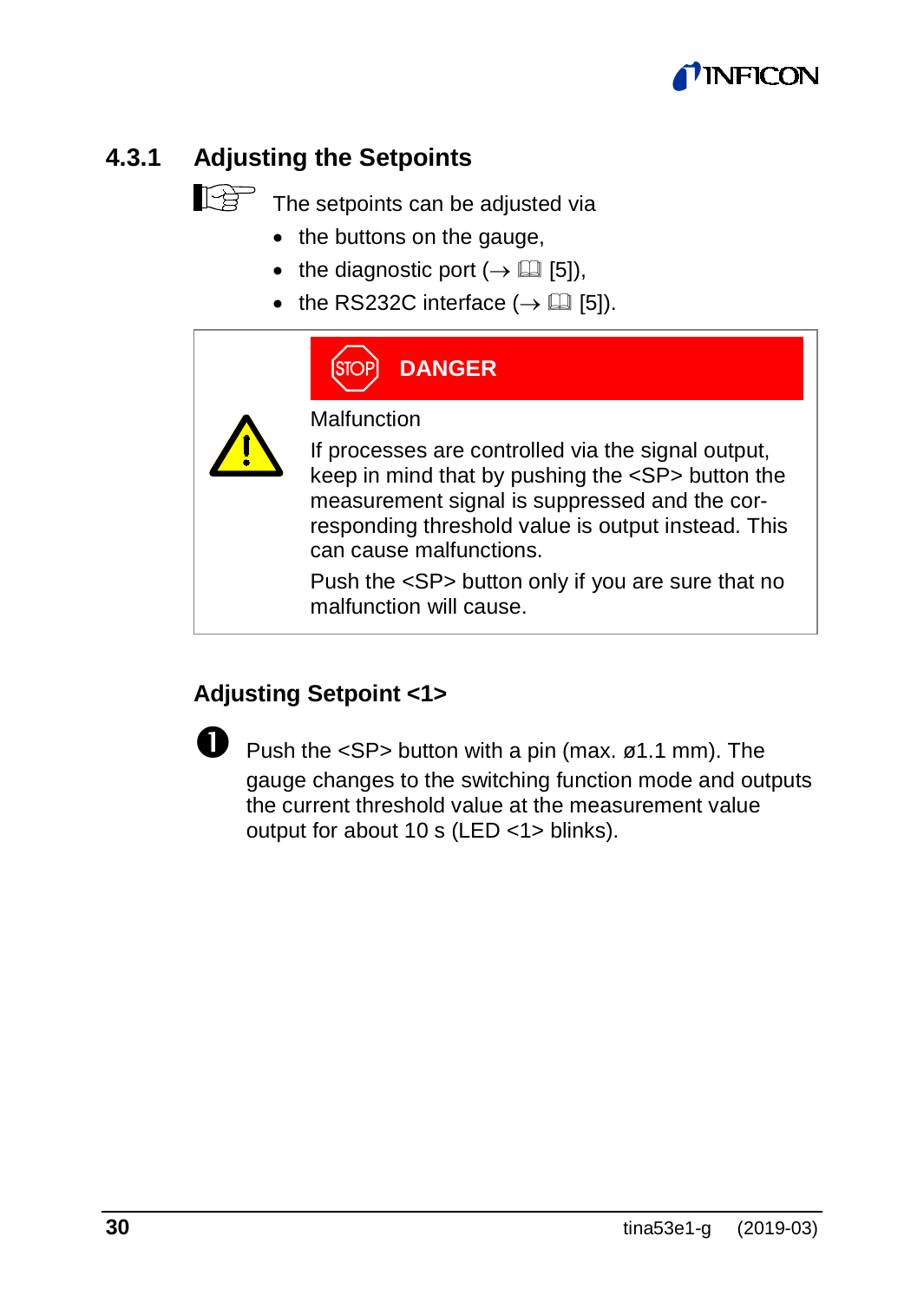## **MINFICON**

![](_page_30_Figure_1.jpeg)

![](_page_30_Picture_2.jpeg)

 For changing the threshold value, push the <ZERO> button and keep it depressed. The threshold keeps changing from the current value (ramp) until the button is released or until the limit of the setting range is reached.

![](_page_30_Picture_4.jpeg)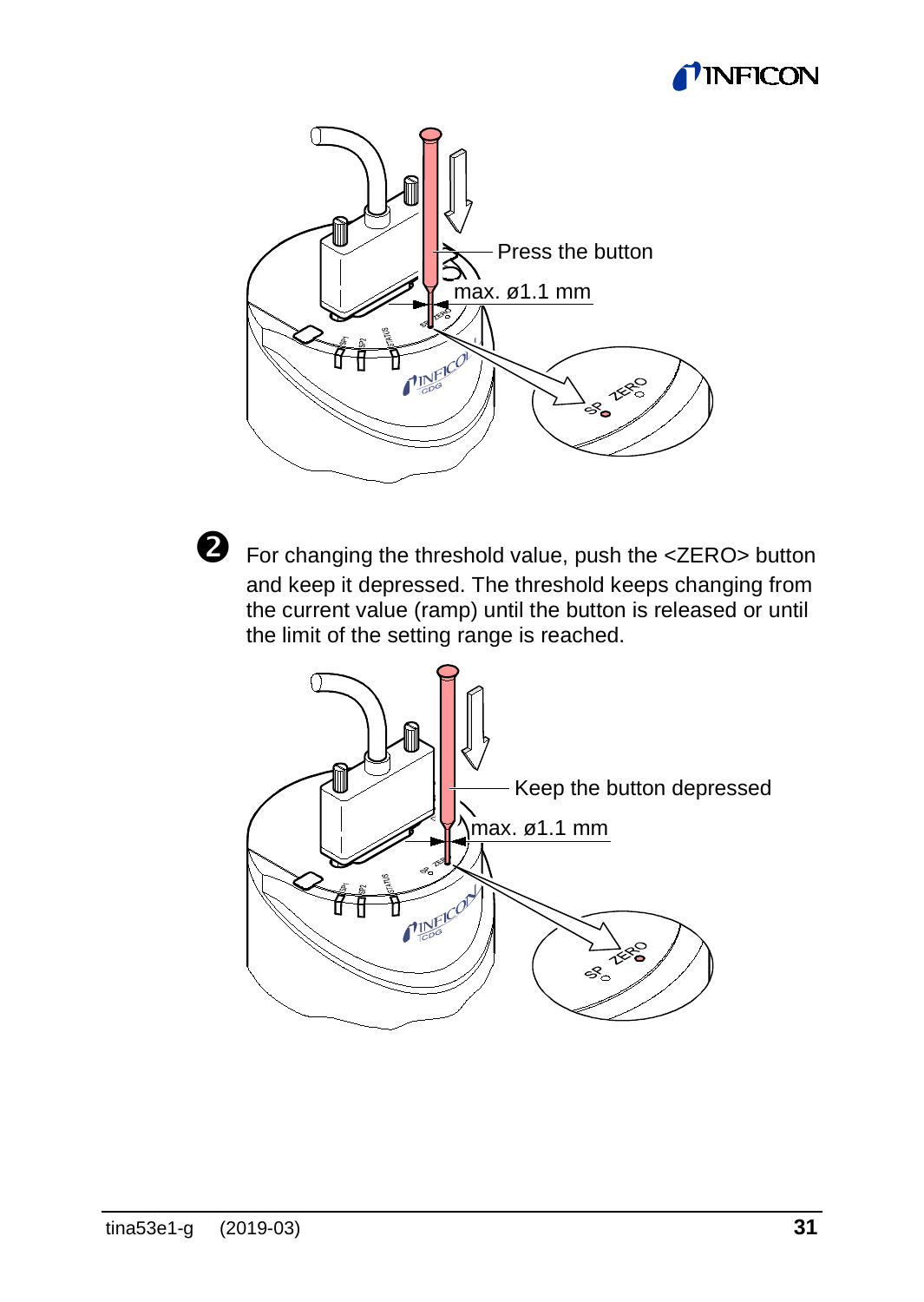![](_page_31_Picture_0.jpeg)

![](_page_31_Picture_1.jpeg)

Push the <ZERO> button again:

| Fine adjustment                       | the zero adjustment value changes                                                                                         |
|---------------------------------------|---------------------------------------------------------------------------------------------------------------------------|
| within $03$ s:                        | by one unit                                                                                                               |
| Change of direction<br>within $35$ s: | the zero adjustment changes its<br>direction (the blinking frequency of<br>the <status> LED changes<br/>briefly)</status> |

![](_page_31_Picture_4.jpeg)

If the <ZERO> button is released for more than 5 s, the gauge returns the measurement mode.

Ita

The upper threshold is automatically set 1% F.S. above the lower one (hysteresis).

#### **Adjusting Setpoint <2>**

Push the <SP> button twice (the LED <2> blinks). The adjustment procedure is the same as for setpoint <1>.

### <span id="page-31-0"></span>**4.4 Activating the Factory Setting (Factory Reset)**

All user defined parameters (e.g. zero, filter) are restored to their default values.

![](_page_31_Picture_12.jpeg)

Loading of the default parameters is irreversible.

Loading the default parameters:

![](_page_31_Picture_15.jpeg)

**P** Put the gauge out of operation.

![](_page_31_Picture_17.jpeg)

 Keep the <ZERO> button depressed for at least 5 s while the gauge is being put into operation (Power ON).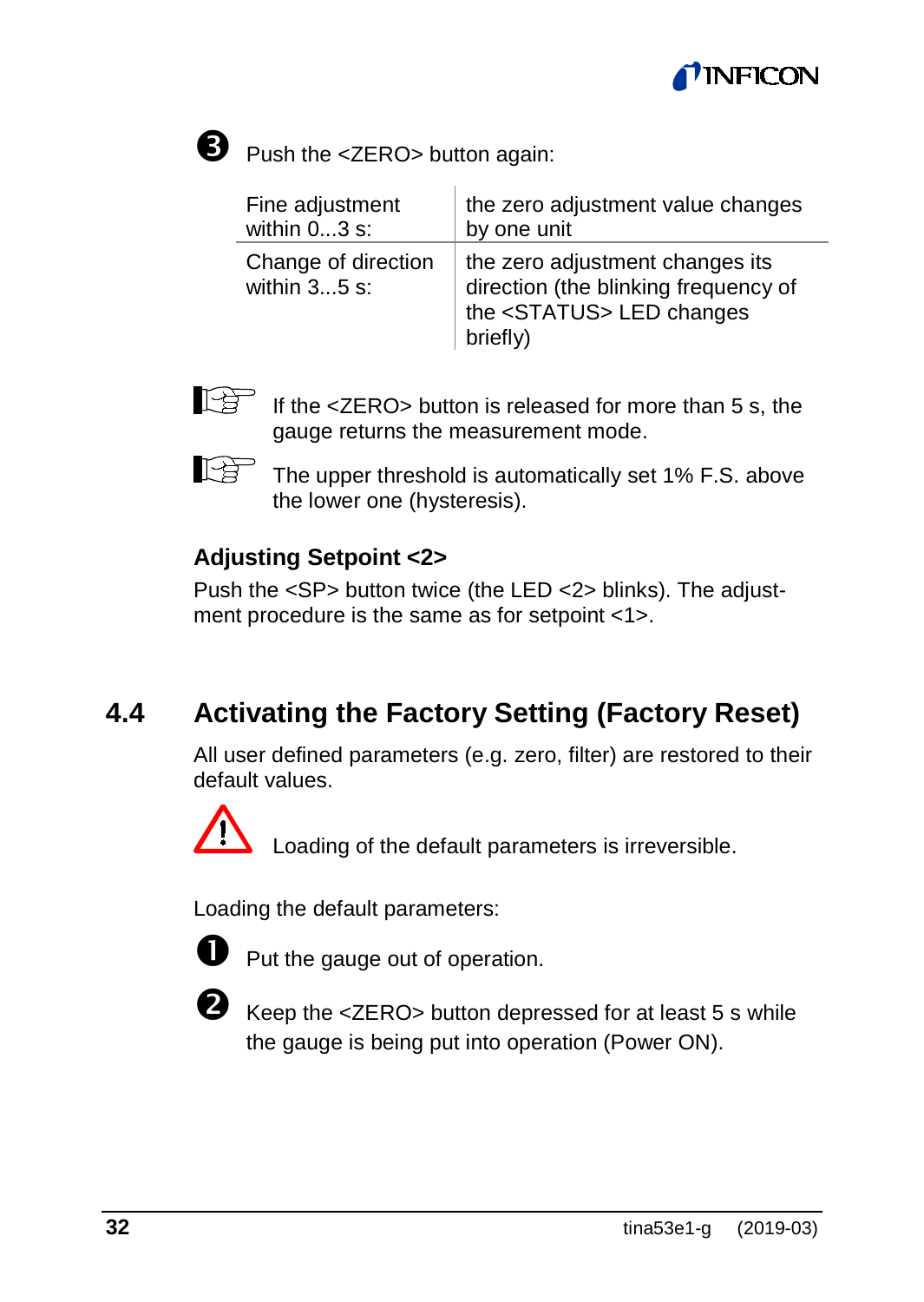![](_page_32_Picture_0.jpeg)

## **4.5 Diagnostic Port (RS232C Interface)**

The diagnostic port <DIAG> permits to output the pressure reading and all status information and to enter all settings at the same time  $(\rightarrow \Box$  [\[5\]\)](#page-39-3).

![](_page_32_Figure_3.jpeg)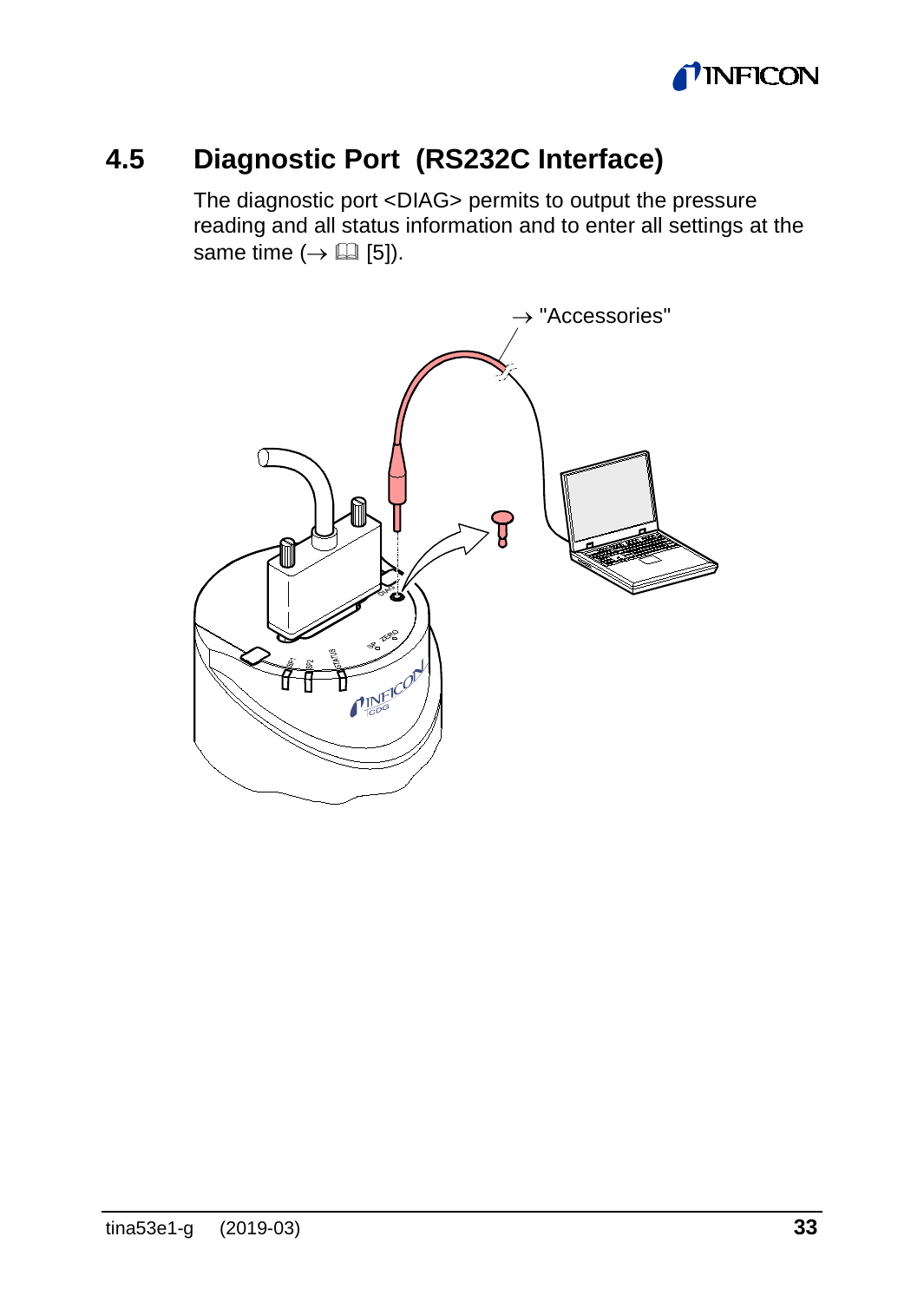![](_page_33_Picture_0.jpeg)

# **5 Deinstallation**

#### **Preconditions:**

- Vacuum system vented
- Vacuum system cooled to <50 °C

#### **5.1 Power Connection**

![](_page_33_Picture_6.jpeg)

**O** Put the gauge out of operation.

Unfasten the lock screws and disconnect the sensor cable.

#### **5.2 Vacuum connection**

| <b>DANGER</b>                                                                                                                     |
|-----------------------------------------------------------------------------------------------------------------------------------|
| Hot surface<br>Touching the hot surface (>50 °C) can cause<br>burns.                                                              |
| Put the product out of operation and allow it to cool<br>down.                                                                    |
| <b>WARNING</b>                                                                                                                    |
| Fragile components<br>The ceramic sensor may be damaged by impacts.<br>Do not drop the product and prevent shocks and<br>impacts. |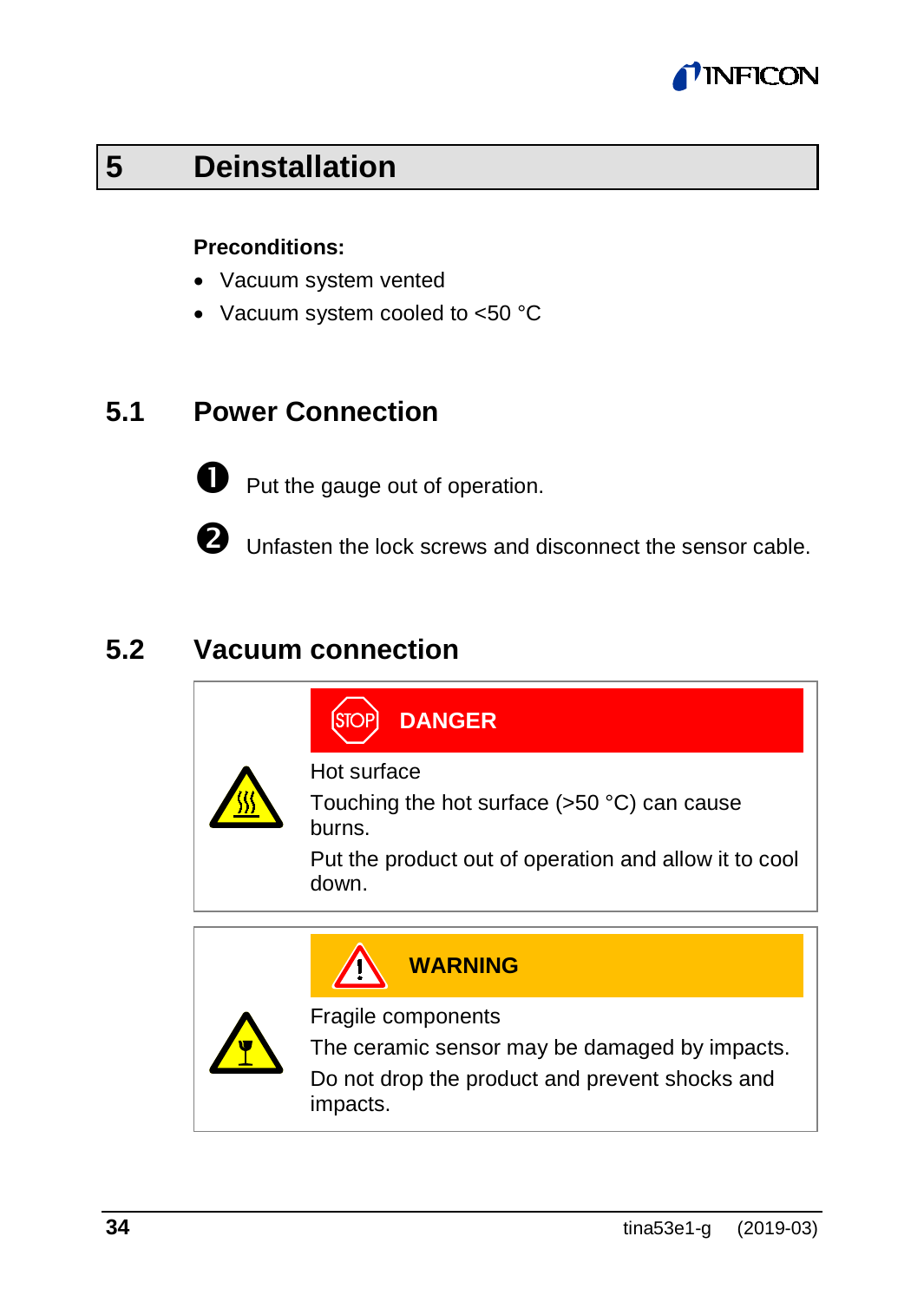![](_page_34_Picture_0.jpeg)

# **DANGER**

![](_page_34_Picture_2.jpeg)

Contaminated parts

Contaminated parts can be detrimental to health and environment.

Before beginning to work, find out whether any parts are contaminated. Adhere to the relevant regulations and take the necessary precautions when handling contaminated parts.

![](_page_34_Picture_6.jpeg)

**Caution**

Vacuum component

Dirt and damages impair the function of the vacuum component.

When handling vacuum components, take appropriate measures to ensure cleanliness and prevent damages.

![](_page_34_Picture_11.jpeg)

Dirt sensitive area

**Caution**

Touching the product or parts thereof with bare hands increases the desorption rate.

Always wear clean, lint-free gloves and use clean tools when working in this area.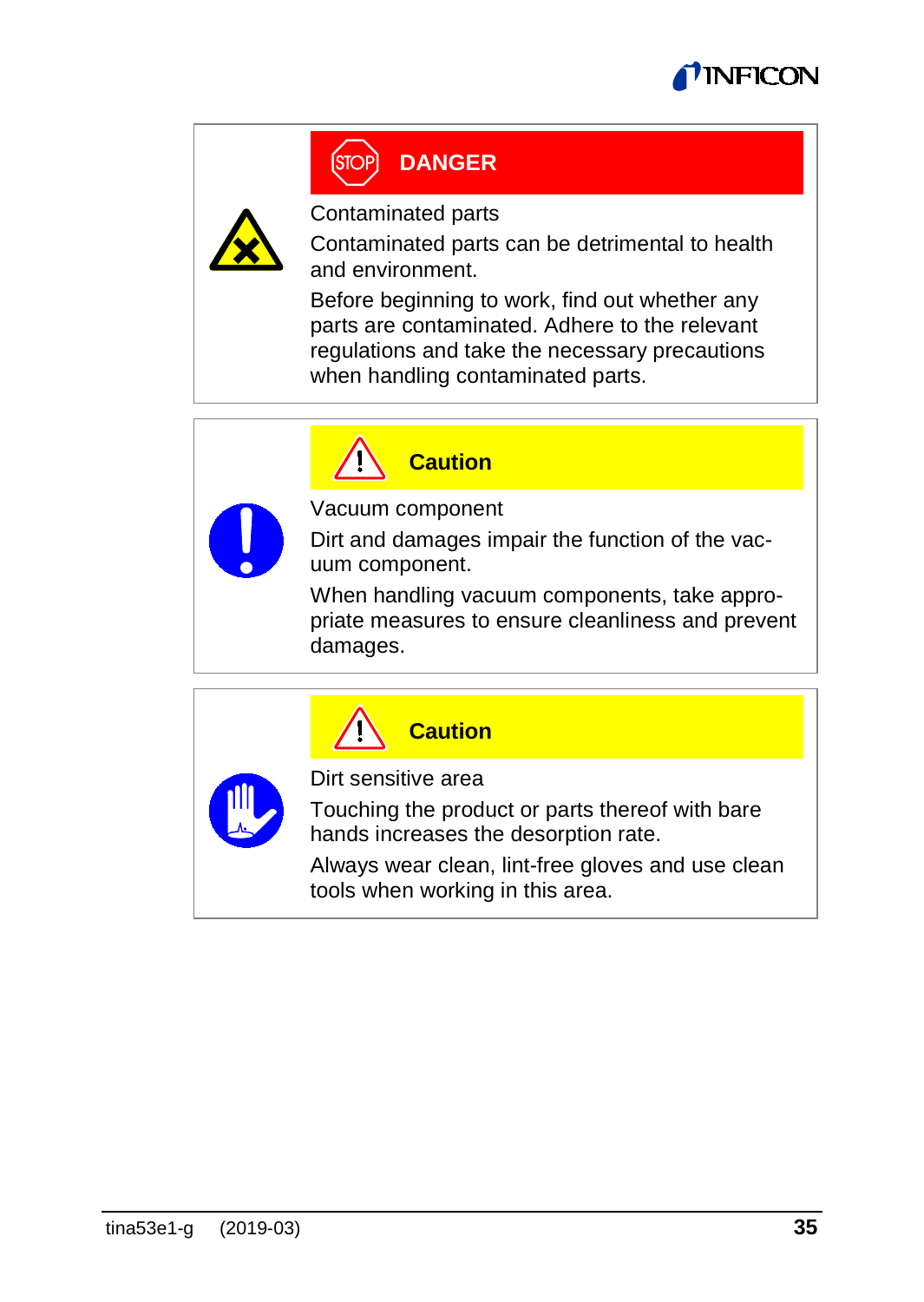![](_page_35_Picture_0.jpeg)

![](_page_35_Picture_1.jpeg)

Clamp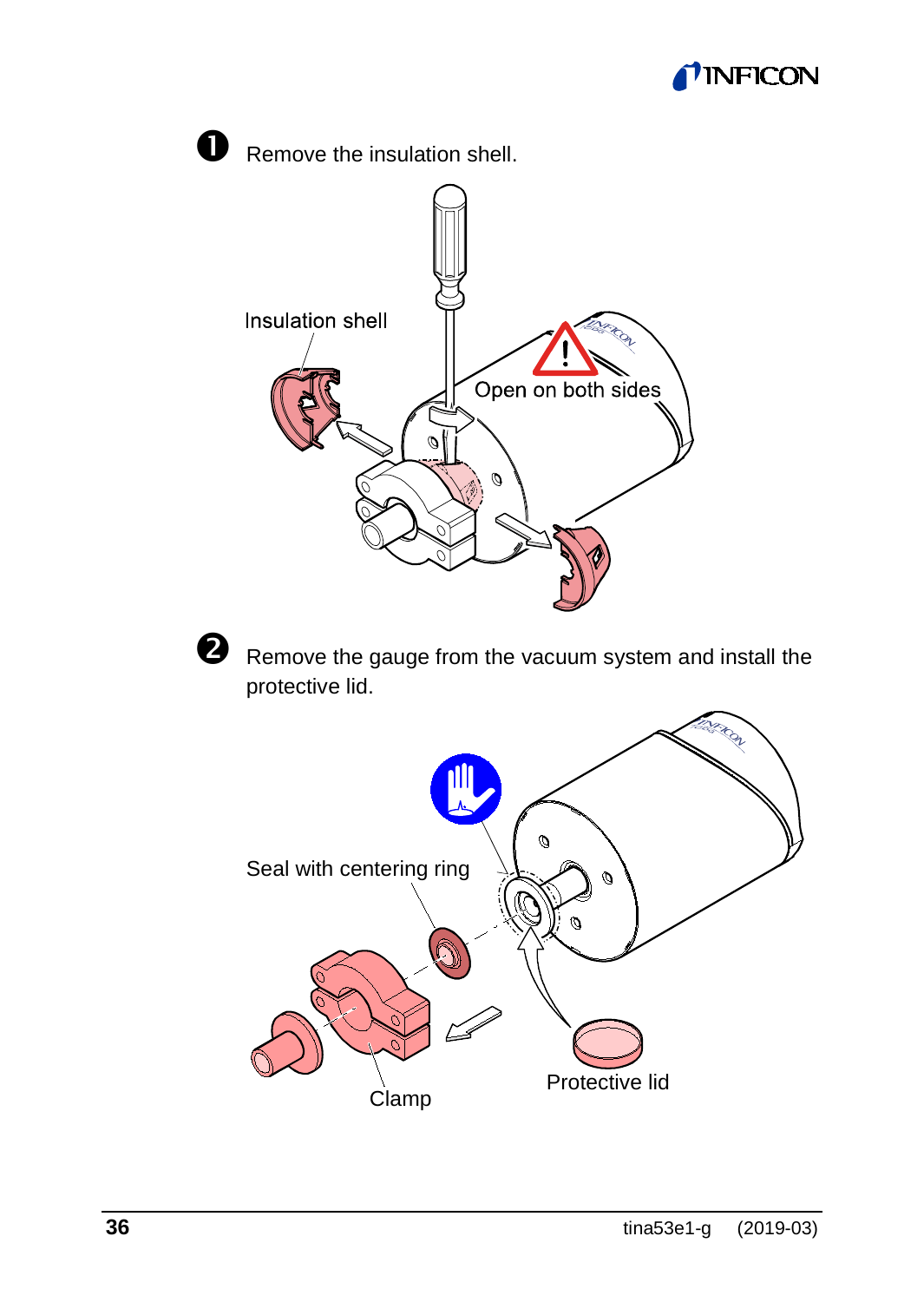![](_page_36_Picture_0.jpeg)

## **6 Maintenance, Repair**

Under clean operating conditions, the product requires no maintenance.

![](_page_36_Picture_3.jpeg)

Gauge failures due to contamination are not covered by the warranty.

We recommend checking the zero at regular intervals  $(\rightarrow \cong 25)$  $(\rightarrow \cong 25)$ .

INFICON assumes no liability and the warranty becomes null and void if any repair work is carried out by the end-user or third parties.

# **7 Returning the Product**

| <b>WARNING</b>                                                                                                                                                                                                                                               |
|--------------------------------------------------------------------------------------------------------------------------------------------------------------------------------------------------------------------------------------------------------------|
| Forwarding contaminated products                                                                                                                                                                                                                             |
| Contaminated products (e.g. radioactive, toxic,<br>caustic or microbiological hazard) can be detrimen-<br>tal to health and environment.                                                                                                                     |
| Products returned to INFICON should preferably be<br>free of harmful substances. Adhere to the forward-<br>ing regulations of all involved countries and for-<br>warding companies and enclose a duly completed<br>declaration of contamination <sup>"</sup> |
| Form under www.inficon.com                                                                                                                                                                                                                                   |

Products that are not clearly declared as "free of harmful substances" are decontaminated at the expense of the customer. Products not accompanied by a duly completed declaration of contamination are returned to the sender at his own expense.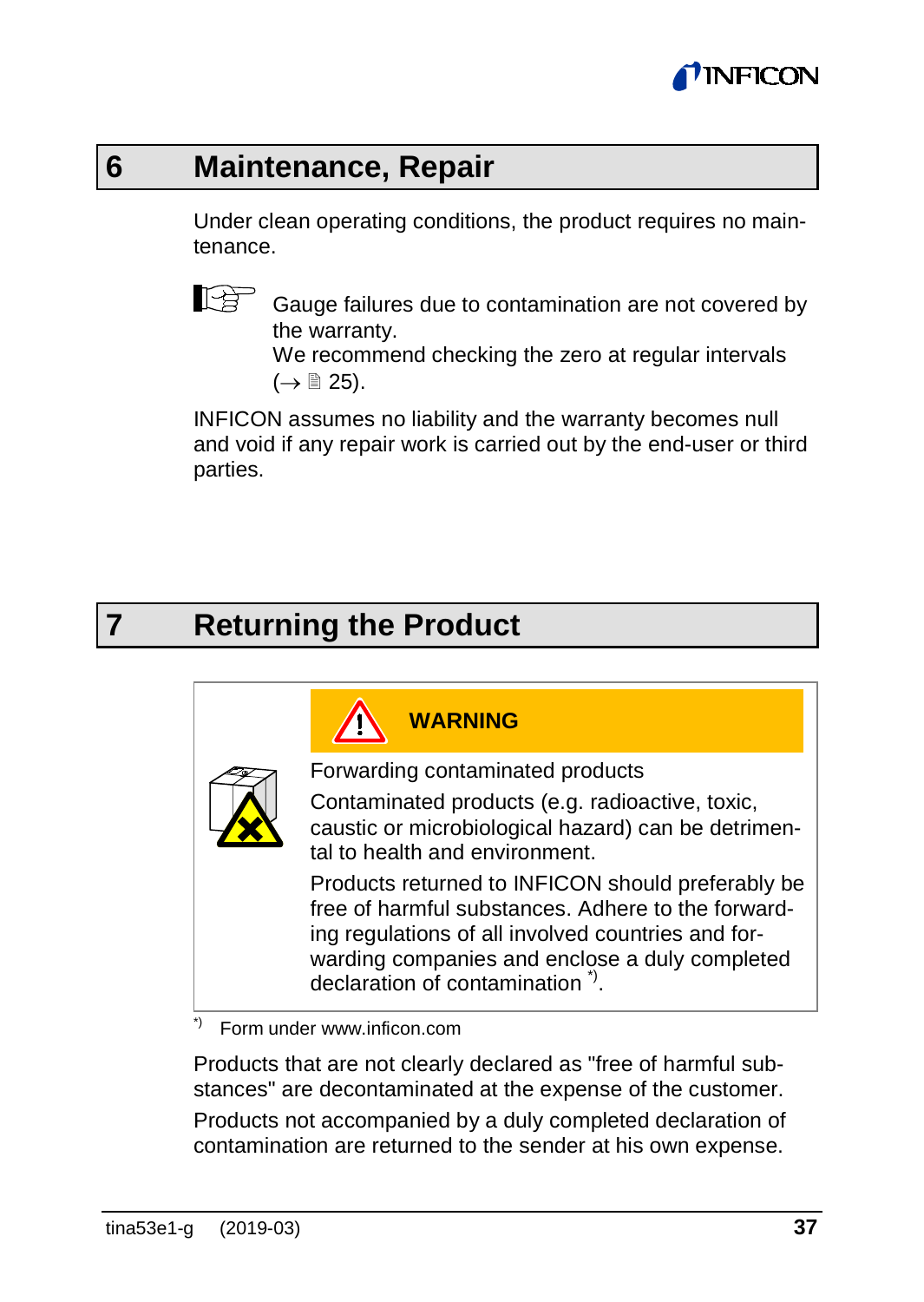![](_page_37_Picture_0.jpeg)

## **8 Disposal**

# **DANGER**

![](_page_37_Picture_3.jpeg)

Contaminated parts

Contaminated parts can be detrimental to health and environment.

Before beginning to work, find out whether any parts are contaminated. Adhere to the relevant regulations and take the necessary precautions when handling contaminated parts.

![](_page_37_Picture_7.jpeg)

#### **Separating the components**

After disassembling the product, separate its components according to the following criteria:

• Contaminated components

Contaminated components (radioactive, toxic, caustic or biological hazard etc.) must be decontaminated in accordance with the relevant national regulations, separated according to their materials, and disposed of.

• Other components

Such components must be separated according to their materials and recycled.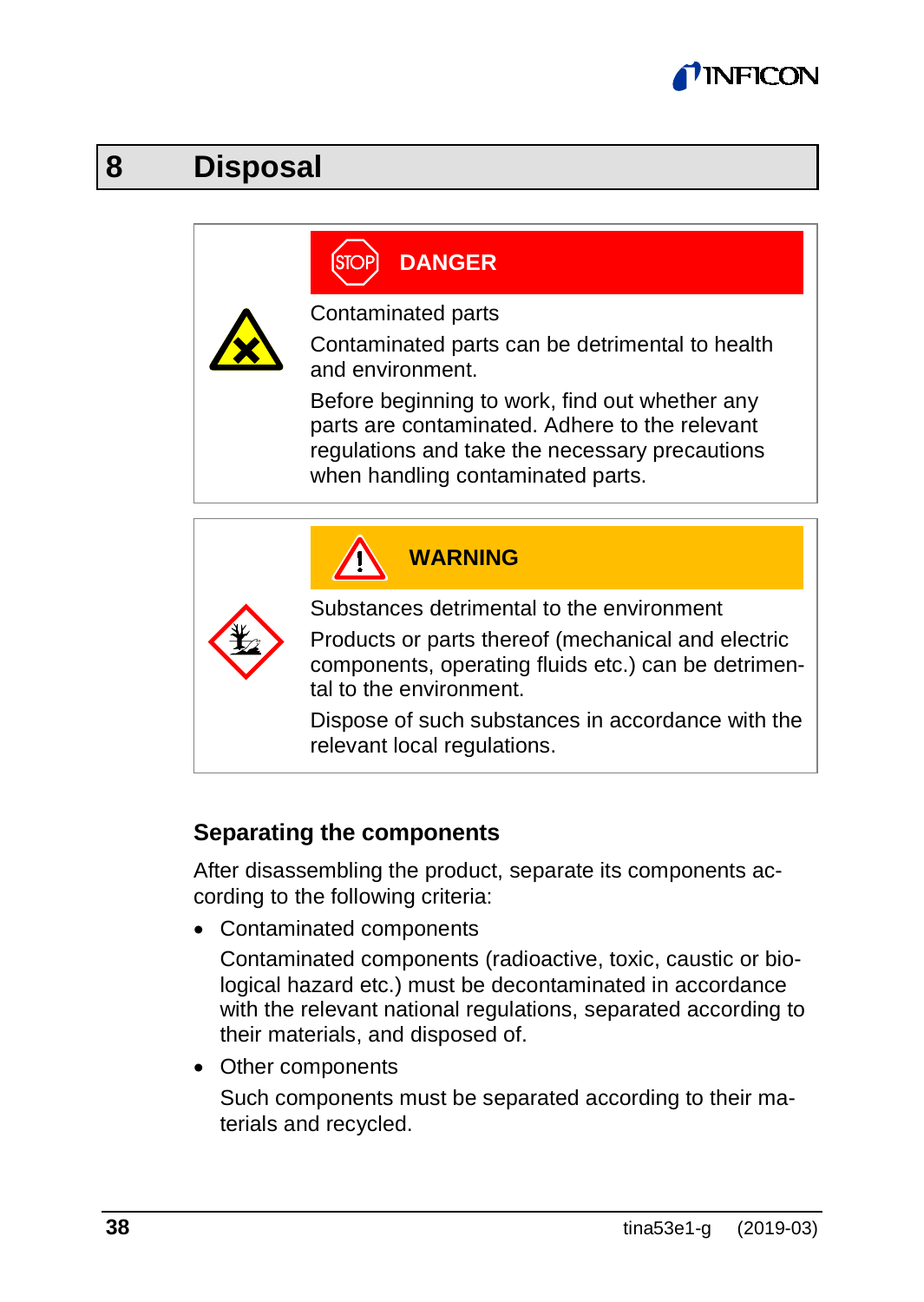![](_page_38_Picture_0.jpeg)

# **9 Accessories**

|                                                     | Ordering number |
|-----------------------------------------------------|-----------------|
| Communication adapter $(2 \text{ m})$ <sup>6)</sup> | $ 303 - 333$    |

 $6)$  The diagnostic software (Windows NT, XP) can be downloaded from our website.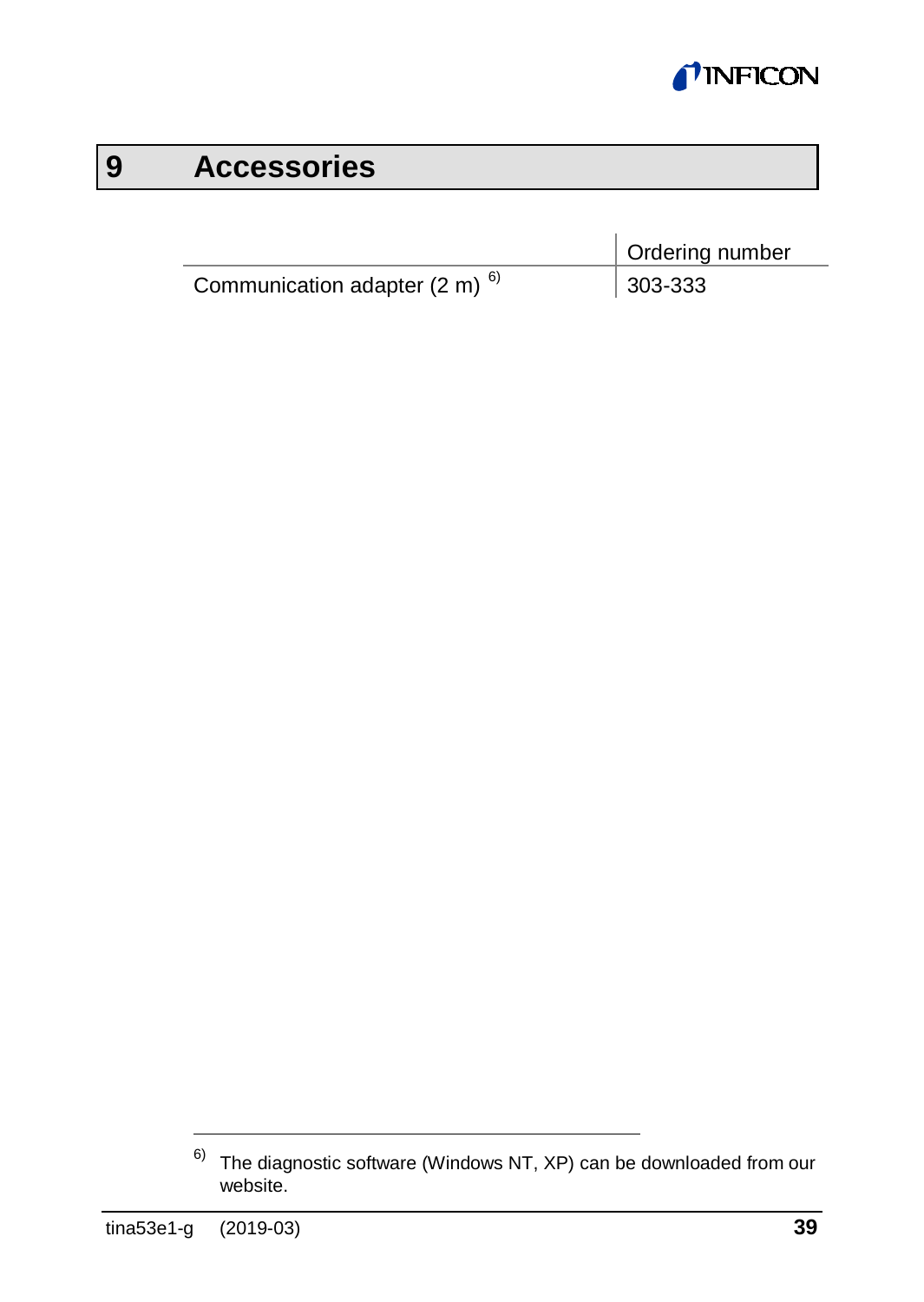![](_page_39_Picture_0.jpeg)

# **Further Information**

<span id="page-39-6"></span><span id="page-39-5"></span><span id="page-39-4"></span><span id="page-39-3"></span><span id="page-39-2"></span><span id="page-39-1"></span><span id="page-39-0"></span>

|                | 11 Operating Manual<br>Vacuum Gauge Controller VGC032<br>tinb <sub>02e1</sub><br>INFICON AG, LI-9496 Balzers, Liechtenstein                                            |
|----------------|------------------------------------------------------------------------------------------------------------------------------------------------------------------------|
|                | [2] Operating Manual<br>Single-Channel Controller VGC401<br>tinb01e1<br>INFICON AG, LI-9496 Balzers, Liechtenstein                                                     |
| 13   31        | <b>Operating Manual</b><br>Two- & Three-Channel Measurement and Control Unit<br>VGC402, VGC403<br>tinb07e1<br>INFICON AG, LI-9496 Balzers, Liechtenstein               |
| □ [4]          | <b>Operating Manual</b><br>One-, Two- & Three-Channel Measurement and Control<br>Unit VGC501, VGC502, VGC503<br>tina96e1<br>INFICON AG, LI-9496 Balzers, Liechtenstein |
| 15]            | <b>Communication Protocol</b><br>RS232C Interface CDG160D, CDG200D<br>tira49e1<br>INFICON AG, LI-9496 Balzers, Liechtenstein                                           |
| $\boxplus$ [6] | Communication Protocol<br>DeviceNet™ CDG160D, CDG200D<br>tira51e1<br>INFICON AG, LI-9496 Balzers, Liechtenstein                                                        |
| (二) [7]        | Communication Protocol<br>Profibus CDG160D, CDG200D<br>tira54e1<br>INFICON AG, LI-9496 Balzers, Liechtenstein                                                          |
| $\boxplus$ [8] | <b>Communication Protocol</b><br>EtherCAT CDG160D, CDG200D<br>(ETG.5003.2080 S (R) V1.0.0)<br>tira68e1<br>INFICON AG, LI-9496 Balzers, Liechtenstein                   |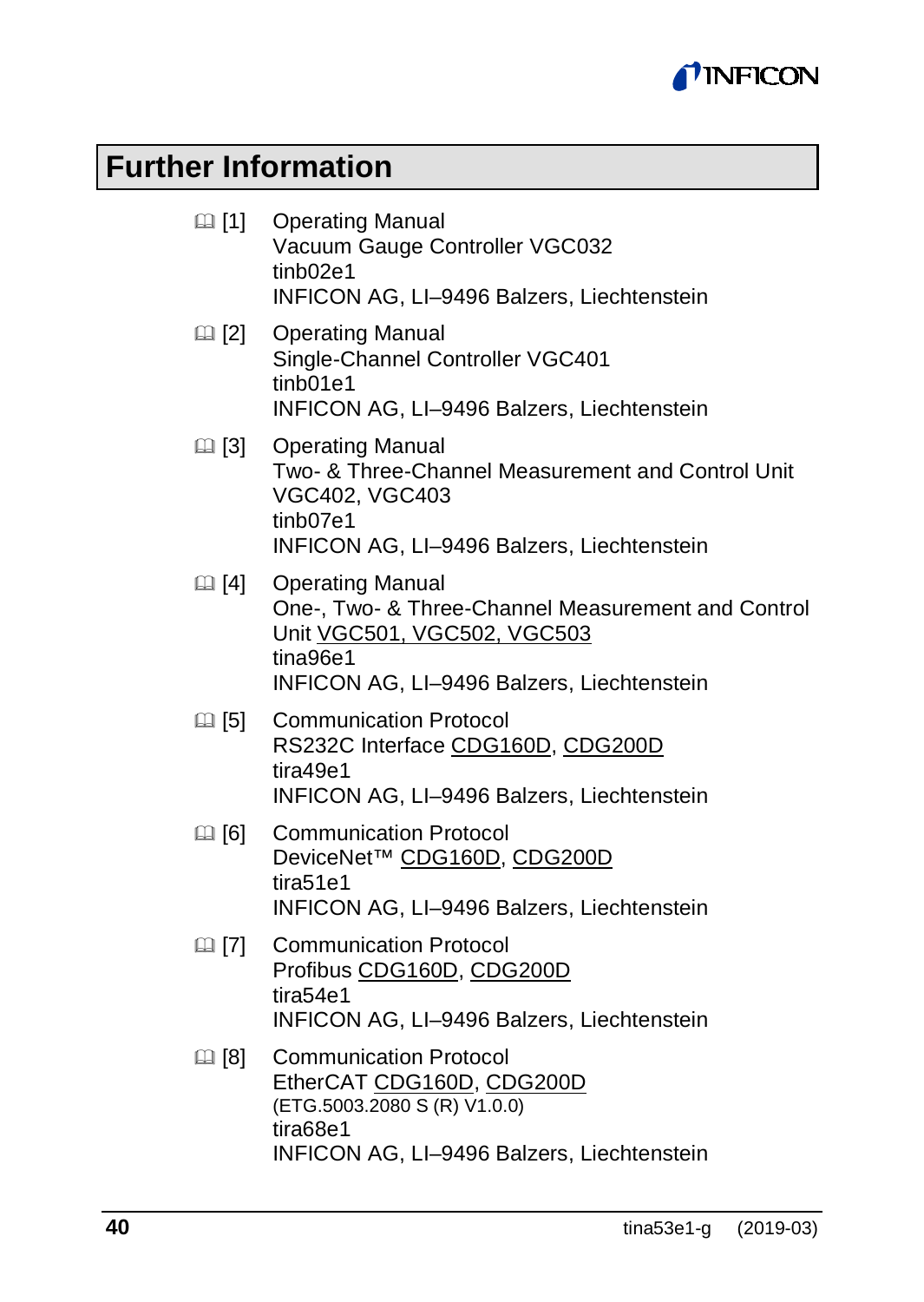![](_page_40_Picture_0.jpeg)

<span id="page-40-0"></span>[9] Communication Protocol EtherCA[T CDG160D,](https://products.inficon.com/en-us/nav-products/product/detail/cdg160d/) [CDG200D](https://products.inficon.com/en-us/nav-products/product/detail/cdg200d/) (ETG.5003.2080 S (R) V1.3.0) tirb45e1 INFICON AG, LI–9496 Balzers, Liechtenstein

# **ETL Certification**

![](_page_40_Picture_3.jpeg)

#### ETL LISTED

The products CDG160D and CGD200D

- conform to the UL Standard UL 61010-1
- are certified to the CAN/CSA Standard C22.2 No. 61010-1-12

3103457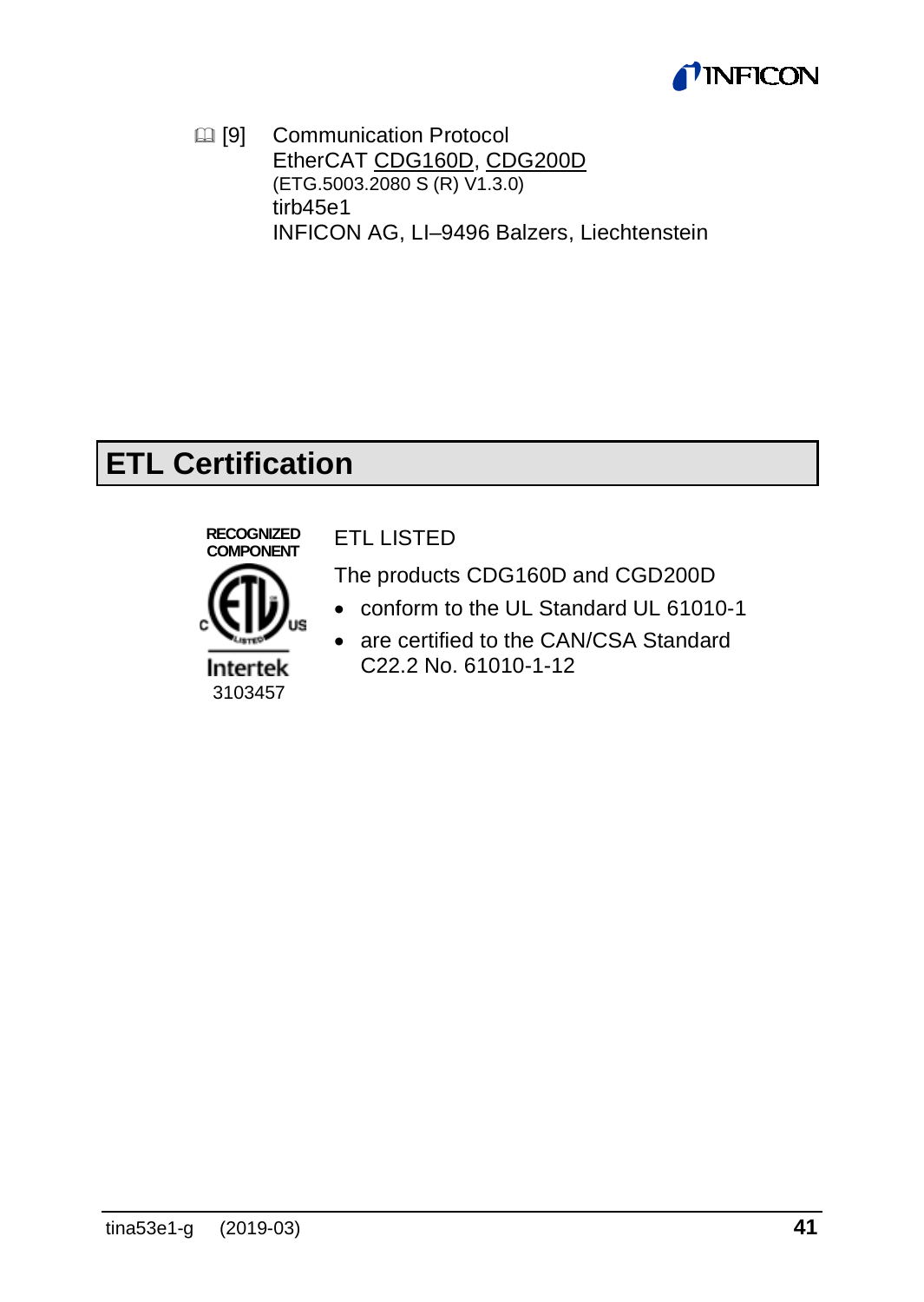![](_page_41_Picture_0.jpeg)

# <span id="page-41-0"></span>**EU Declaration of Conformity**

# $C\epsilon$

We, INFICON, hereby declare that the equipment mentioned below complies with the provisions of the Directive relating to electromagnetic compatibility 2014/30/EU and the Directive on the restriction of the use of certain hazardous substances in electrical and electronic equipment 2011/65/EU.

#### **Products**

Capacitance Diaphragm Gauge CDG160D, CDG200D

#### **Standards**

Harmonized and international/national standards and specifications:

- EN 61000-6-2:2005 (EMC: generic immunity standard)
- EN 61000-6-3:2007 + A1:2011 (EMC: generic emission standard)
- EN 61010-1:2010 (Safety requirements for electrical equipment for measurement, control and laboratory use)
- EN 61326:2013; Group 1, Class B (EMC requirements for electrical equipment for measurement, control and laboratory use)

#### **Manufacturer / Signatures**

INFICON AG, Alte Landstraße 6, LI-9496 Balzers

3 January 2017 3 January 2017

E. Anteasso Res

Dr. Bernhard Andreaus Director Product Evolution

Alex Nef Product Manager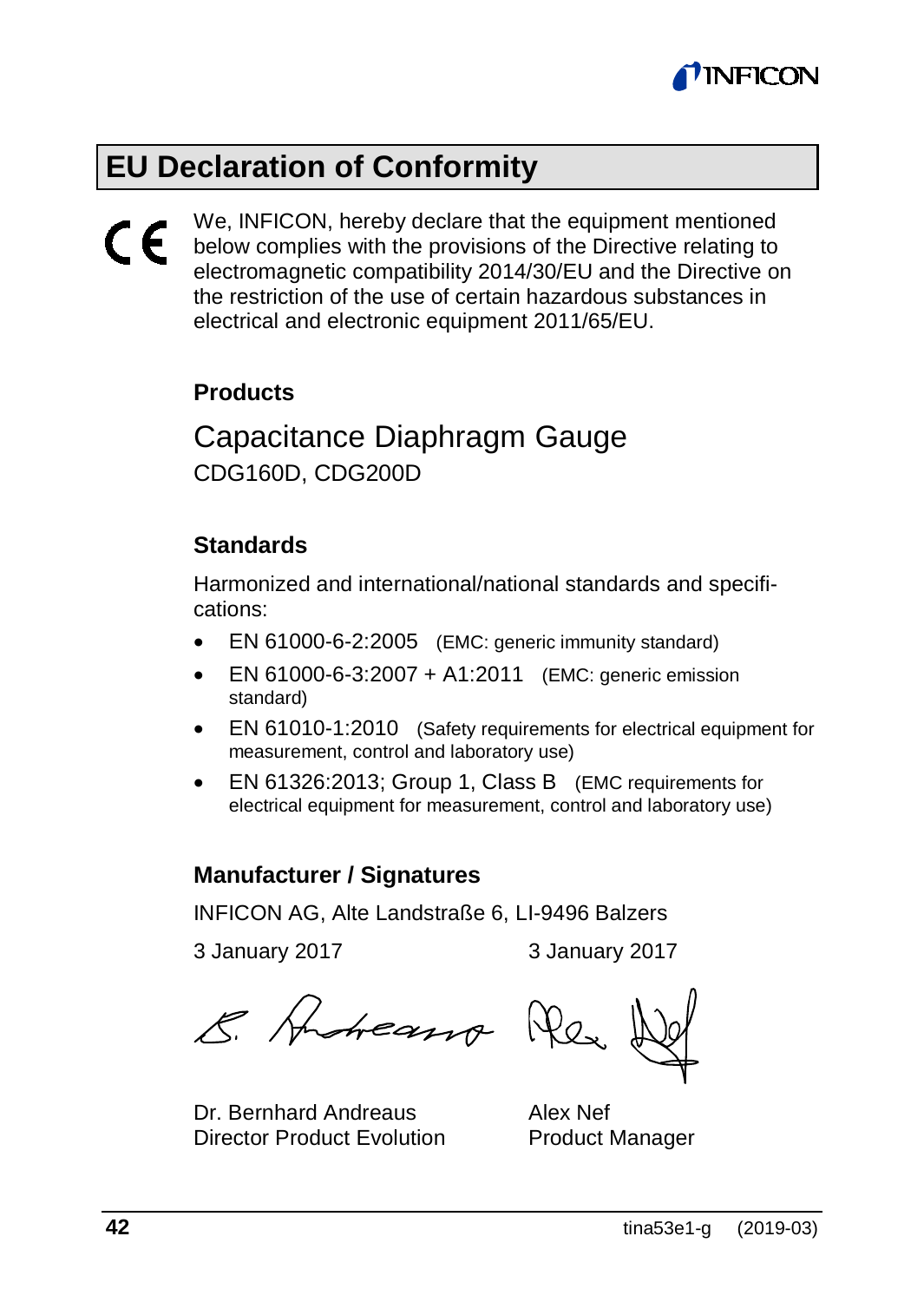![](_page_42_Picture_0.jpeg)

**Notes**